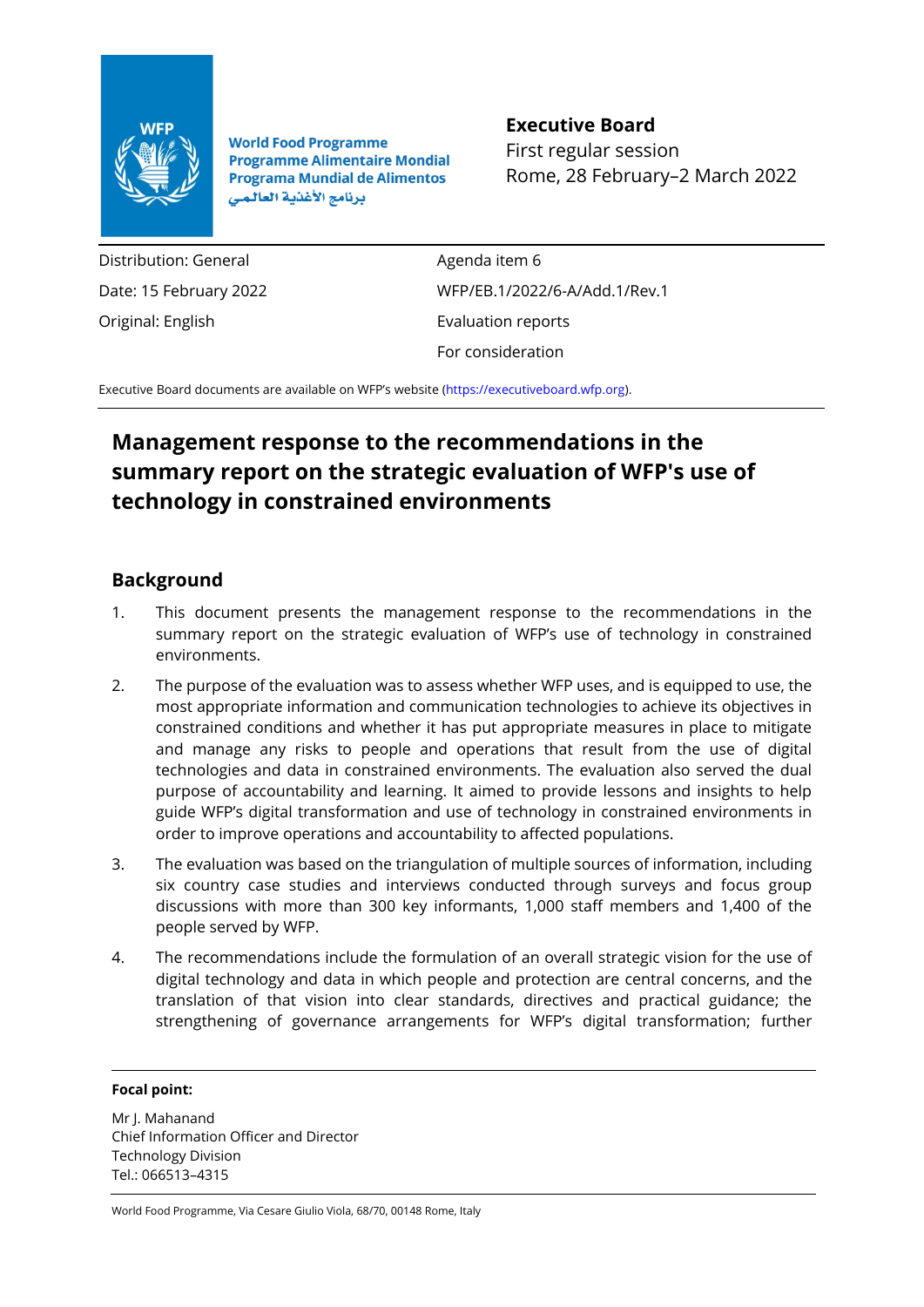development of strategies for ensuring the effective protection of people and management from the risks associated with the use of technologies; the mainstreaming of inclusion and gender equality considerations and of more meaningful engagement with communities in the development and use of technologies; the development of an appropriate approach to the management of relevant information and learning on WFP's use of technology; increased investment in the development of capacities and skills in basic information technology and data literacy; and further development of technology partnerships. Sub-recommendations elaborate on how each overall recommendation can be implemented.

5. The response sets out whether management agrees, partially agrees or disagrees with each recommendation and sub-recommendation. It presents planned (or completed) actions, responsibilities and timelines.

### **Summary of response**

- 6. Management welcomes the findings of the strategic evaluation as they build on previous oversight reports that point to a more cohesive approach to the achievement of scale and sustainability of ongoing digitalization efforts and the alignment of future initiatives with evolving good practice.
- 7. In this regard, WFP commits to clearly defining and consolidating its priorities in digitalization and the necessary processes for continuous organizational innovation and improvement and in support of the implementation of the strategic plan. It will review current policies, standards, guidelines and processes with a view to addressing the gaps in assessments, planning, execution, monitoring and oversight, learning and change management with regard to the introduction and deployment of digital technology investments. The purpose of this exercise is to strengthen learning, optimize the value derived from those investments, identify and mitigate risks and improve accountability. As well as enhancing processes, WFP intends to expand the digital capacity of staff in relevant areas while being cognizant of the need for an inclusive approach to the recruitment and retention of staff in the information technology (IT) function. At the same time, WFP will seek to strengthen its contribution to the United Nations system by bolstering its presence in existing multilateral forums and engaging actively in evolving global discourse and practice, drawing on its experience. Full implementation of the recommendations will require adequate resource allocation.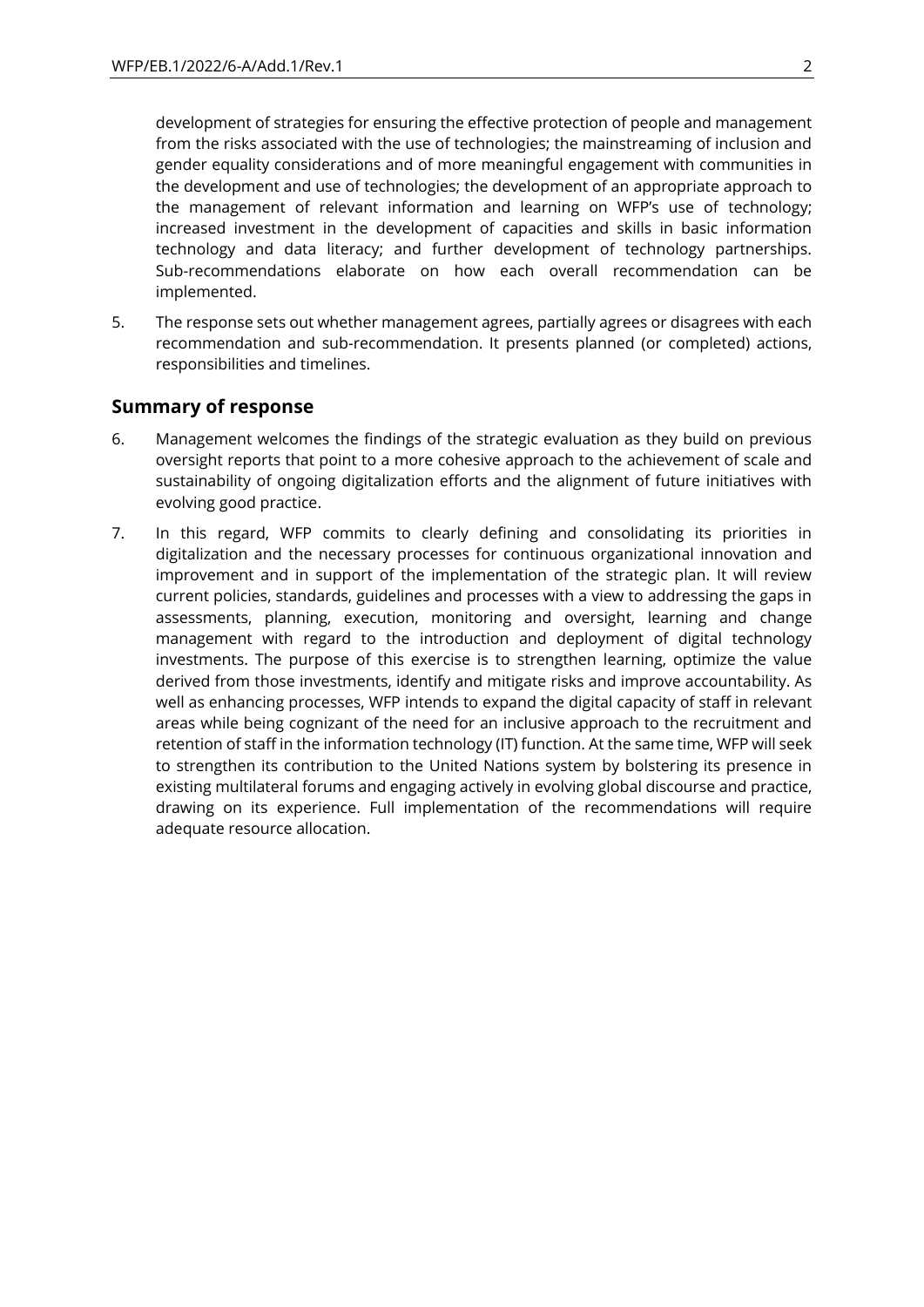$\blacksquare$ 

| MANAGEMENT RESPONSE TO THE RECOMMENDATIONS IN THE SUMMARY REPORT ON THE<br>STRATEGIC EVALUATION OF WFP'S USE OF TECHNOLOGY IN CONSTRAINED ENVIRONMENTS                                                                                                                                                                                                                                                                                                                                                                                  |                                                                                                                   |                               |                            |                                                                                    |                    |  |  |  |
|-----------------------------------------------------------------------------------------------------------------------------------------------------------------------------------------------------------------------------------------------------------------------------------------------------------------------------------------------------------------------------------------------------------------------------------------------------------------------------------------------------------------------------------------|-------------------------------------------------------------------------------------------------------------------|-------------------------------|----------------------------|------------------------------------------------------------------------------------|--------------------|--|--|--|
| <b>Recommendations and</b><br>sub-recommendations                                                                                                                                                                                                                                                                                                                                                                                                                                                                                       | <b>Recommendation and</b><br>sub-recommendation<br>lead (with supporting<br>offices and divisions in<br>brackets) | <b>Management</b><br>response | <b>Actions to be taken</b> | <b>Action lead</b><br>(with supporting<br>offices and<br>divisions in<br>brackets) | Action<br>deadline |  |  |  |
| <b>Priority: High/medium</b>                                                                                                                                                                                                                                                                                                                                                                                                                                                                                                            |                                                                                                                   |                               |                            |                                                                                    |                    |  |  |  |
| Overall deadline: June 2023                                                                                                                                                                                                                                                                                                                                                                                                                                                                                                             |                                                                                                                   |                               |                            |                                                                                    |                    |  |  |  |
| 1. Strategy                                                                                                                                                                                                                                                                                                                                                                                                                                                                                                                             |                                                                                                                   |                               |                            |                                                                                    |                    |  |  |  |
| As part of the implementation plan for WFP's<br>strategic plan for 2022-2025 and the new<br>corporate information technology strategy,<br>formulate in consultation with all relevant<br>divisions an overall strategic vision for the use<br>of digital technology and data in which people<br>and protection are central concerns, and<br>constrained environments are taken into<br>account. Translate this vision into clear<br>standards, directives and practical guidance<br>and disseminate them internally and to<br>partners. |                                                                                                                   |                               |                            |                                                                                    |                    |  |  |  |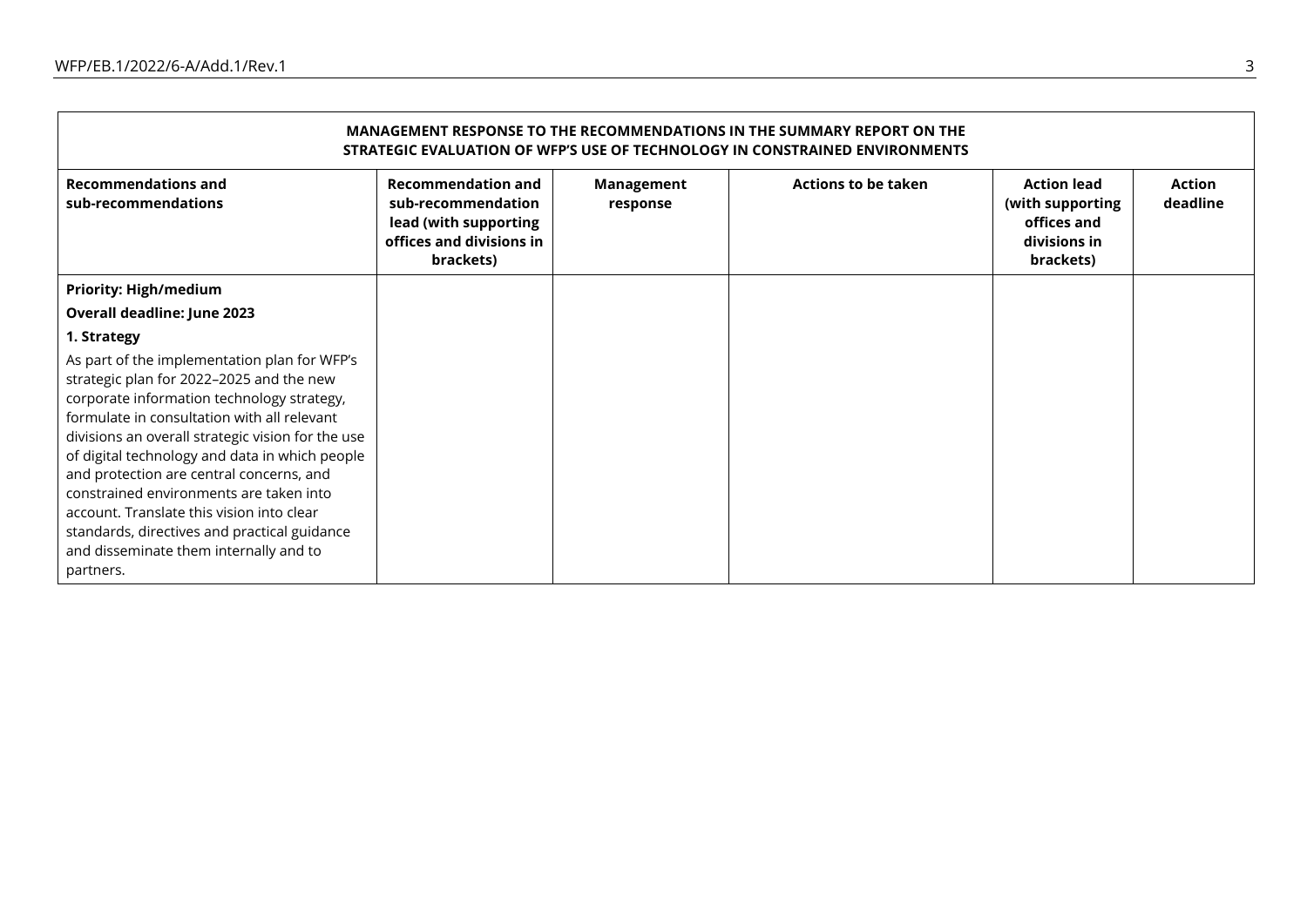| MANAGEMENT RESPONSE TO THE RECOMMENDATIONS IN THE SUMMARY REPORT ON THE<br>STRATEGIC EVALUATION OF WFP'S USE OF TECHNOLOGY IN CONSTRAINED ENVIRONMENTS                                                                                                                                                                                                                                                                                                                                                                                                                                                                                                                                                                                                                          |                                                                                                                                                                                                                                                                                                                                                                                                                                                                                                      |                               |                                                                                                                                                                                                                                                                                                                                                                                                                                                                                                                                                            |                                                                                    |                           |  |  |  |
|---------------------------------------------------------------------------------------------------------------------------------------------------------------------------------------------------------------------------------------------------------------------------------------------------------------------------------------------------------------------------------------------------------------------------------------------------------------------------------------------------------------------------------------------------------------------------------------------------------------------------------------------------------------------------------------------------------------------------------------------------------------------------------|------------------------------------------------------------------------------------------------------------------------------------------------------------------------------------------------------------------------------------------------------------------------------------------------------------------------------------------------------------------------------------------------------------------------------------------------------------------------------------------------------|-------------------------------|------------------------------------------------------------------------------------------------------------------------------------------------------------------------------------------------------------------------------------------------------------------------------------------------------------------------------------------------------------------------------------------------------------------------------------------------------------------------------------------------------------------------------------------------------------|------------------------------------------------------------------------------------|---------------------------|--|--|--|
| <b>Recommendations and</b><br>sub-recommendations                                                                                                                                                                                                                                                                                                                                                                                                                                                                                                                                                                                                                                                                                                                               | <b>Recommendation and</b><br>sub-recommendation<br>lead (with supporting<br>offices and divisions in<br>brackets)                                                                                                                                                                                                                                                                                                                                                                                    | <b>Management</b><br>response | <b>Actions to be taken</b>                                                                                                                                                                                                                                                                                                                                                                                                                                                                                                                                 | <b>Action lead</b><br>(with supporting<br>offices and<br>divisions in<br>brackets) | <b>Action</b><br>deadline |  |  |  |
| 1.1 High (December 2022)<br>Leverage existing committees under the<br>oversight of the WFP Digital Business and<br>Technology Committee (DBTC) and, drawing<br>on all relevant divisions, formulate an overall<br>vision and strategy for the use of digital<br>technology and data at WFP, driving the<br>organization's agenda and specifically<br>addressing constrained environments. The<br>vision and strategy should include clear<br>principles and priorities for WFP's use of<br>digital technologies, explicitly articulating the<br>need to prioritize people-centred approaches<br>(protection, localization, participation) to<br>technology along with objectives of<br>effectiveness and efficiency. Disseminate the<br>strategy and principles throughout WFP. | Chief Information<br>Officer (CIO) (DBTC,<br>Programme and Policy<br>Development<br><b>Department Digital</b><br>Advisory Board (PD<br>DAB), Global Privacy<br>Office (GPO),<br><b>Technology Division</b><br>(TEC), Innovation<br>Accelerator (INKA),<br>Supply Chain<br><b>Operations Division</b><br>(SCO), Emergency<br><b>Operations Division</b><br>(EME), Security Division<br>(SEC), Programme -<br>Humanitarian and<br>Development Division<br>(PRO), regional bureaux,<br>country offices) | Agreed                        | 1. Draft an IT strategy that will be<br>driven by business needs and aligned<br>with the WFP strategic plan for 2022-<br>2025, consider the varying contexts of<br>WFP's operations, and be formulated<br>through a multistakeholder process<br>to ensure that it is guided by human-<br>centric principles. The<br>implementation plan for the IT<br>strategy will include underpinning<br>requirements: governance and policy<br>frameworks, workforce development,<br>communication and change<br>management and partnerships,<br>among other elements. | CIO (TEC, DBTC,<br>regional bureaux,<br>country offices)                           | December 2022             |  |  |  |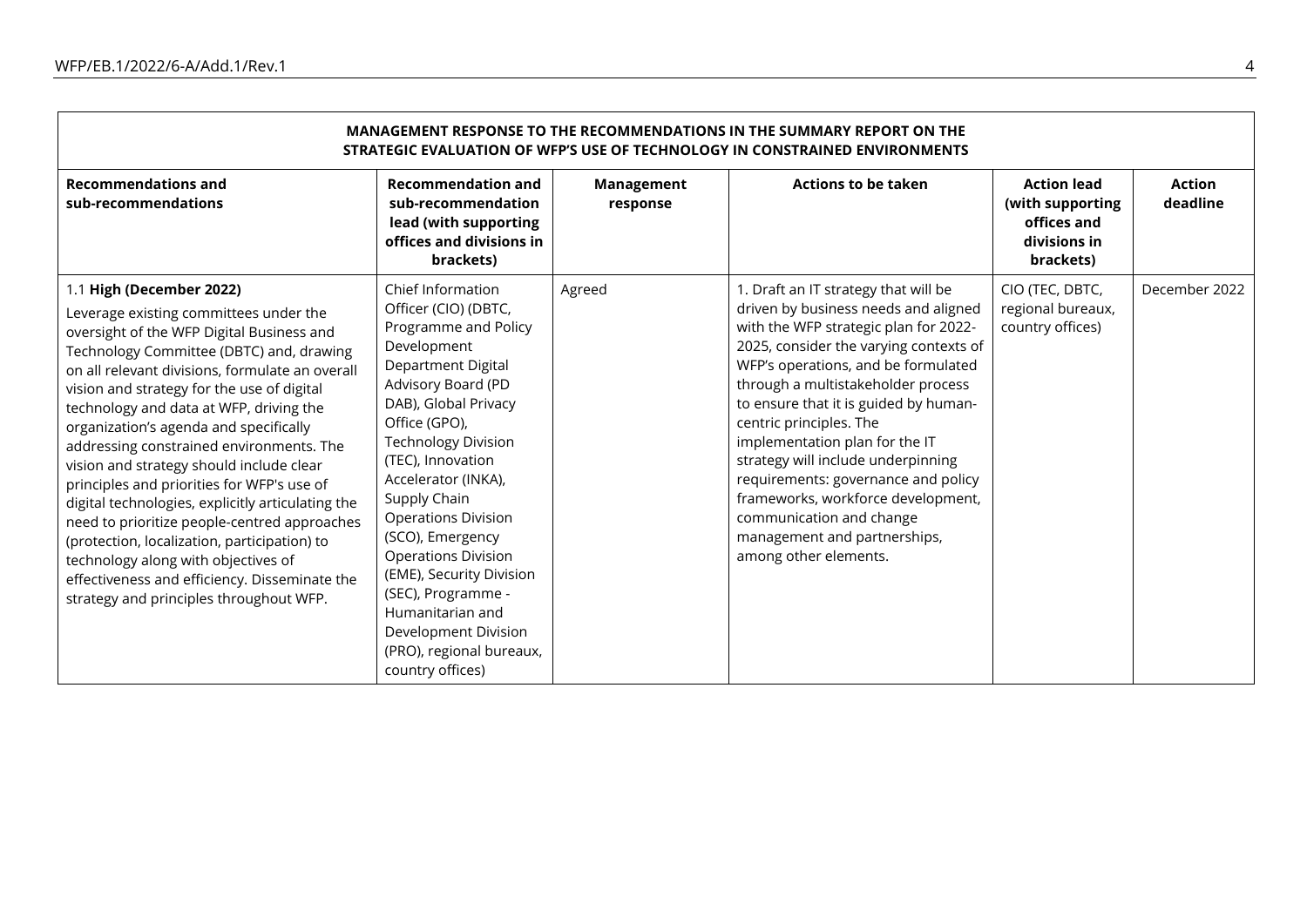| MANAGEMENT RESPONSE TO THE RECOMMENDATIONS IN THE SUMMARY REPORT ON THE<br>STRATEGIC EVALUATION OF WFP'S USE OF TECHNOLOGY IN CONSTRAINED ENVIRONMENTS                                                                                                                                                                                                                                                      |                                                                                                                                                                                                                                                                                        |                               |                                                                                                                                                                                                                                                                                                                                                                                                                                                                                                  |                                                                                    |                           |  |  |  |
|-------------------------------------------------------------------------------------------------------------------------------------------------------------------------------------------------------------------------------------------------------------------------------------------------------------------------------------------------------------------------------------------------------------|----------------------------------------------------------------------------------------------------------------------------------------------------------------------------------------------------------------------------------------------------------------------------------------|-------------------------------|--------------------------------------------------------------------------------------------------------------------------------------------------------------------------------------------------------------------------------------------------------------------------------------------------------------------------------------------------------------------------------------------------------------------------------------------------------------------------------------------------|------------------------------------------------------------------------------------|---------------------------|--|--|--|
| <b>Recommendations and</b><br>sub-recommendations                                                                                                                                                                                                                                                                                                                                                           | <b>Recommendation and</b><br>sub-recommendation<br>lead (with supporting<br>offices and divisions in<br>brackets)                                                                                                                                                                      | <b>Management</b><br>response | <b>Actions to be taken</b>                                                                                                                                                                                                                                                                                                                                                                                                                                                                       | <b>Action lead</b><br>(with supporting<br>offices and<br>divisions in<br>brackets) | <b>Action</b><br>deadline |  |  |  |
| 1.2 Medium (June 2023)<br>Identify, prioritize, develop, complement and<br>streamline concrete and actionable<br>guidelines, training and processes relating to<br>how to operationalize WFP's strategic vision of<br>the role of technologies in practice, with<br>detailed and tailored approaches for the<br>various levels of the organization and<br>constrained environments in which it<br>operates. | TEC (PD DAB, GPO,<br>INKA, SCO, EME, SEC,<br>PRO, Cash-based<br>Transfers Division (CBT),<br>Nutrition Division (NUT),<br>Research, Assessment<br>and Monitoring Division<br>(RAM), School-based<br>Programmes (SBP),<br>Gender Office (GEN),<br>regional bureaux,<br>country offices) | Agreed.                       | 2. Develop and roll out guidance on<br>digital road map planning and<br>implementation at headquarters and<br>in regional bureaux and country<br>offices. The guidance will cover<br>assessment, design (including broad<br>stakeholder engagement),<br>implementation, monitoring and<br>post-implementation and exit<br>strategy. It should also include key<br>performance indicators for the<br>monitoring of progress and success.<br>(See action under recommendations<br>2.1 and $6.4$ .) | TEC (business<br>owners)                                                           | June 2023                 |  |  |  |
|                                                                                                                                                                                                                                                                                                                                                                                                             |                                                                                                                                                                                                                                                                                        |                               | 3. Support departments, divisions<br>and country offices in the<br>development or adjustment of digital<br>road maps and ensure that those<br>road maps are aligned with<br>organizational objectives and the IT<br>strategy.                                                                                                                                                                                                                                                                    | TEC (business<br>owners)                                                           | June 2023                 |  |  |  |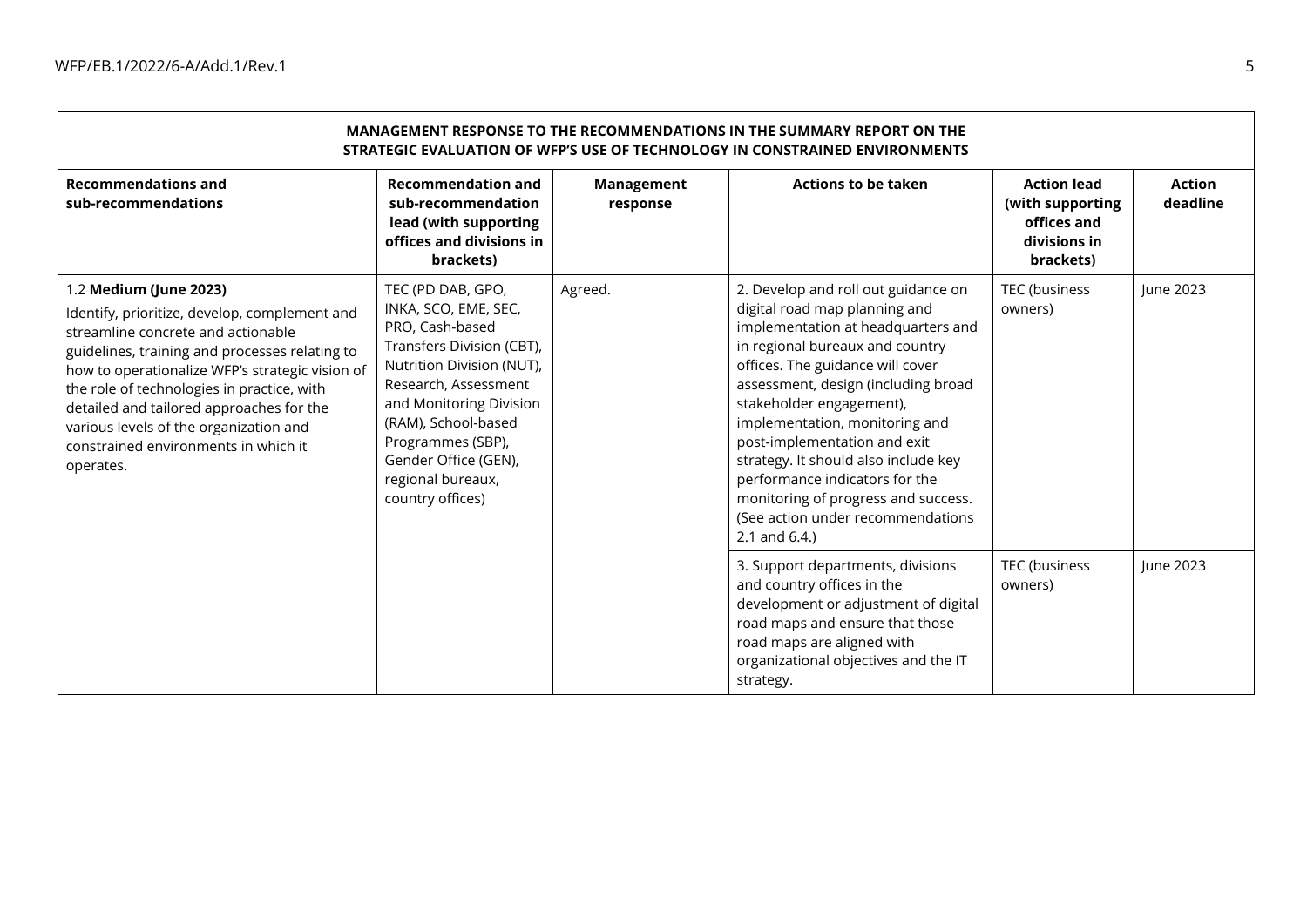$\blacksquare$ 

| <b>MANAGEMENT RESPONSE TO THE RECOMMENDATIONS IN THE SUMMARY REPORT ON THE</b><br>STRATEGIC EVALUATION OF WFP'S USE OF TECHNOLOGY IN CONSTRAINED ENVIRONMENTS                                          |                                                                                                                        |                        |                                                                                                                                                                                                |                                                                                             |                           |  |  |  |
|--------------------------------------------------------------------------------------------------------------------------------------------------------------------------------------------------------|------------------------------------------------------------------------------------------------------------------------|------------------------|------------------------------------------------------------------------------------------------------------------------------------------------------------------------------------------------|---------------------------------------------------------------------------------------------|---------------------------|--|--|--|
| <b>Recommendations and</b><br>sub-recommendations                                                                                                                                                      | <b>Recommendation and</b><br>sub-recommendation<br>lead (with supporting<br>offices and divisions in<br>brackets)      | Management<br>response | <b>Actions to be taken</b>                                                                                                                                                                     | <b>Action lead</b><br>(with supporting<br>offices and<br>divisions in<br>brackets)          | <b>Action</b><br>deadline |  |  |  |
| 1.3 Medium (June 2023)<br>Develop and complement strategic position<br>papers, in consultation with other<br>humanitarian actors, that define WFP's<br>normative posture on critical issues, including | CIO (DBTC, PD DAB,<br>GPO, TEC, PRO, CBT,<br>GEN, SCO, EME, Private<br>Partnerships and<br><b>Fundraising Division</b> | Agreed.                | 4. Coordinate and disseminate<br>thematic strategic position papers on<br>issues related to digitalization that<br>are of critical and global concern to<br>WFP. Such issues may include:      | CIO (TEC, DBTC -<br>the lead for each<br>paper will depend<br>on the expertise<br>required) | June 2023                 |  |  |  |
| on digital rights and responsibilities, open<br>data, digital identity management and the use                                                                                                          | (PPF)                                                                                                                  |                        | biometrics (GPO, PRO, CBT<br>a)<br>with support from TEC);                                                                                                                                     |                                                                                             |                           |  |  |  |
| of biometrics, treatment of particularly<br>sensitive data, regulatory compliance, public-                                                                                                             |                                                                                                                        |                        | b)<br>identity management (CBT,<br>PRO, TEC);                                                                                                                                                  |                                                                                             |                           |  |  |  |
| private partnerships, the role of donor<br>governments, services to governments and<br>other issues as they arise.                                                                                     |                                                                                                                        |                        | public-private technology<br>C)<br>partnerships (Technology Industry<br>Engagement Committee (TIE), PPF,<br>Public Partnerships and Resourcing<br>Division (PPR), Legal Office (LEG),<br>TEC); |                                                                                             |                           |  |  |  |
|                                                                                                                                                                                                        |                                                                                                                        |                        | digital rights and<br>d)<br>responsibilities (PRO); and                                                                                                                                        |                                                                                             |                           |  |  |  |
|                                                                                                                                                                                                        |                                                                                                                        |                        | digital advisory and solution<br>e)<br>services for governments (PRO, TEC).                                                                                                                    |                                                                                             |                           |  |  |  |
|                                                                                                                                                                                                        |                                                                                                                        |                        | 5. Establish a process for the periodic<br>review of other relevant, emerging<br>concerns on which WFP should take<br>an organizational position.                                              | CIO (TEC, DBTC)                                                                             | June 2023                 |  |  |  |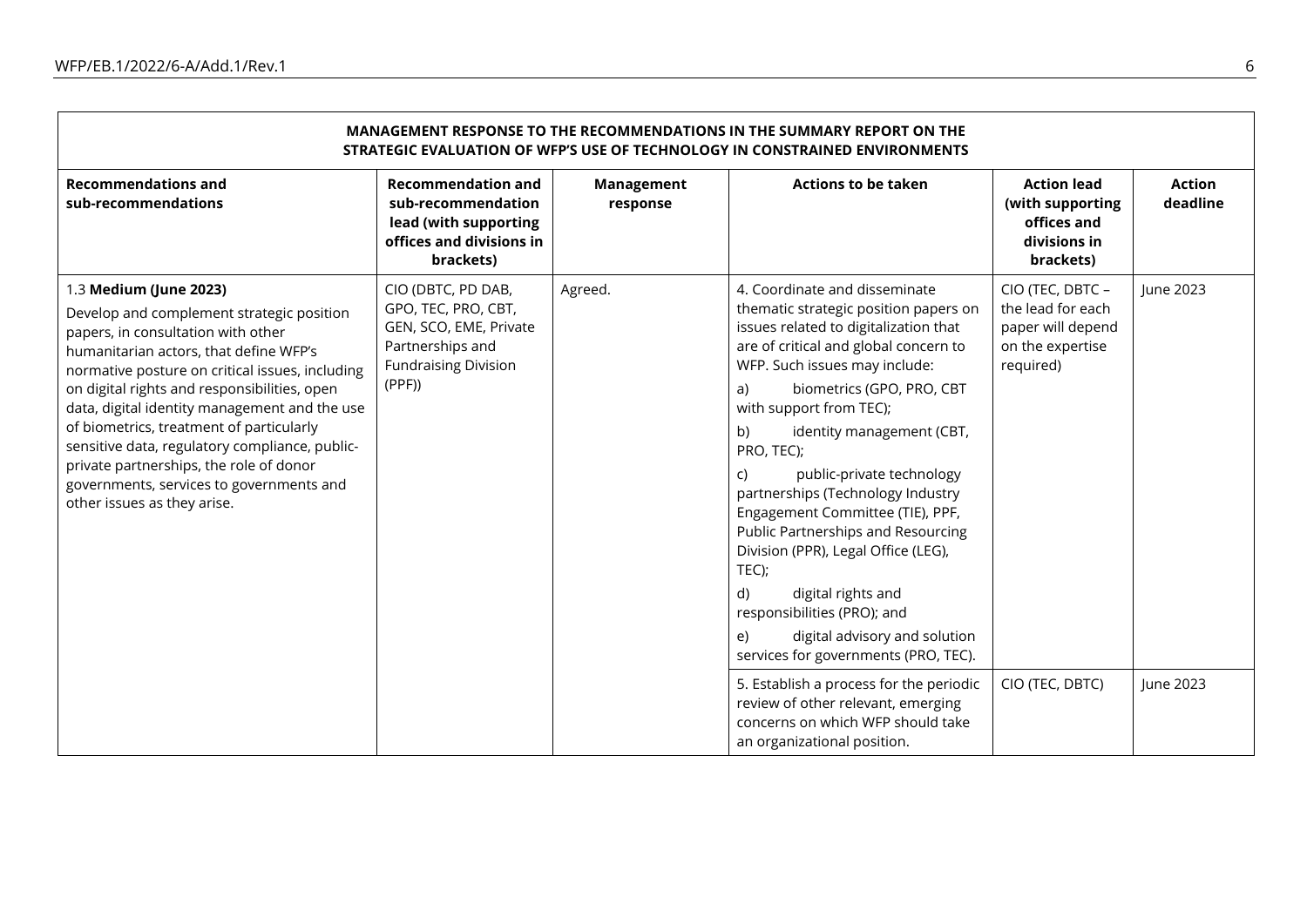**F** 

| <b>MANAGEMENT RESPONSE TO THE RECOMMENDATIONS IN THE SUMMARY REPORT ON THE</b><br>STRATEGIC EVALUATION OF WFP'S USE OF TECHNOLOGY IN CONSTRAINED ENVIRONMENTS                                                                                                                                                                                                           |                                                                                                                                                                                                                                                                                                                                                             |                        |                                                                                                                                                                                                                                                                         |                                                                                    |                           |  |  |  |
|-------------------------------------------------------------------------------------------------------------------------------------------------------------------------------------------------------------------------------------------------------------------------------------------------------------------------------------------------------------------------|-------------------------------------------------------------------------------------------------------------------------------------------------------------------------------------------------------------------------------------------------------------------------------------------------------------------------------------------------------------|------------------------|-------------------------------------------------------------------------------------------------------------------------------------------------------------------------------------------------------------------------------------------------------------------------|------------------------------------------------------------------------------------|---------------------------|--|--|--|
| <b>Recommendations and</b><br>sub-recommendations                                                                                                                                                                                                                                                                                                                       | <b>Recommendation and</b><br>sub-recommendation<br>lead (with supporting<br>offices and divisions in<br>brackets)                                                                                                                                                                                                                                           | Management<br>response | <b>Actions to be taken</b>                                                                                                                                                                                                                                              | <b>Action lead</b><br>(with supporting<br>offices and<br>divisions in<br>brackets) | <b>Action</b><br>deadline |  |  |  |
| 1.4 High (December 2022)<br>Strengthen WFP's strategic engagement on<br>the use of digital technology and data with<br>other United Nations entities, international<br>NGOs and donor communities on the<br>definition and use of common standards,<br>tools and technologies, thus contributing to<br>sector-wide norm and standard-setting.                           | TEC (DBTC, PD DAB,<br>PPR, United Nations<br>System and Multilateral<br><b>Engagement Division</b><br>(NYC), Washington<br>Office, Geneva Office,<br>Brussels Office, NGO<br>Partnerships Unit<br>(NGO), Innovation and<br>Knowledge<br><b>Management Division</b><br>(INK), GPO, PRO, CBT,<br>Communications,<br>Advocacy and Marketing<br>Division (CAM)) | Agreed.                | 6. Enhance WFP's presence and<br>positioning in the United Nations<br>system and strategic forums,<br>including by contributing to or<br>co-organizing events at existing<br>high-level forums in New York,<br>Geneva or Rome and in other<br>multilateral engagements. | TEC (NYC,<br>Partnerships and<br>Advocacy<br>Department (PA),<br>CAM, PD))         | January 2023              |  |  |  |
| <b>Priority: High/medium</b>                                                                                                                                                                                                                                                                                                                                            |                                                                                                                                                                                                                                                                                                                                                             |                        |                                                                                                                                                                                                                                                                         |                                                                                    |                           |  |  |  |
| <b>Overall deadline: December 2022</b>                                                                                                                                                                                                                                                                                                                                  |                                                                                                                                                                                                                                                                                                                                                             |                        |                                                                                                                                                                                                                                                                         |                                                                                    |                           |  |  |  |
| 2. Governance                                                                                                                                                                                                                                                                                                                                                           |                                                                                                                                                                                                                                                                                                                                                             |                        |                                                                                                                                                                                                                                                                         |                                                                                    |                           |  |  |  |
| Clarify and strengthen the governance<br>arrangements and allocation of resources<br>driving WFP's digital transformation and the<br>use of technologies in constrained<br>environments, as well as the division of roles<br>and responsibilities across all levels of the<br>organization, enhancing the balance between<br>product-driven efforts and business needs. |                                                                                                                                                                                                                                                                                                                                                             |                        |                                                                                                                                                                                                                                                                         |                                                                                    |                           |  |  |  |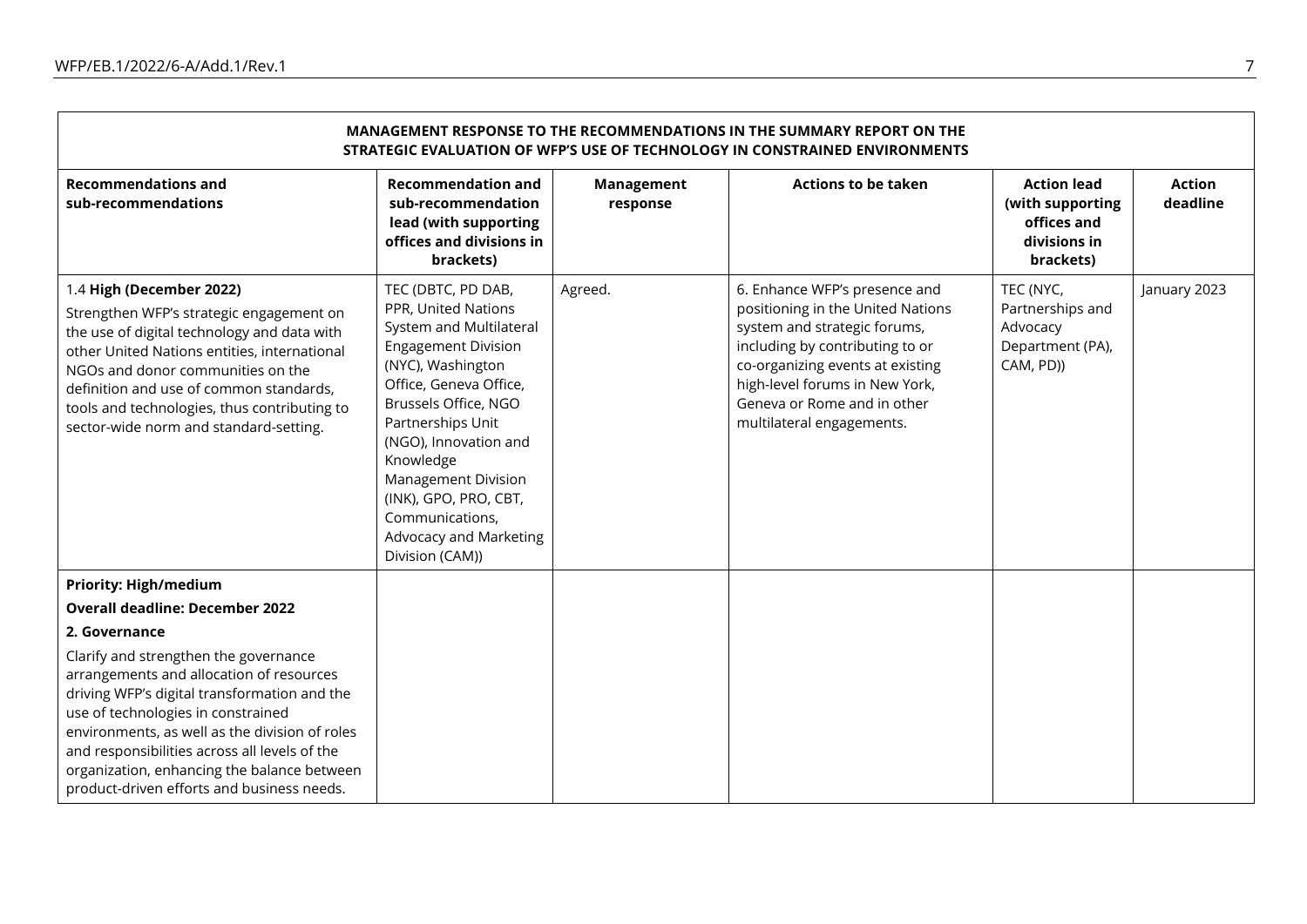| MANAGEMENT RESPONSE TO THE RECOMMENDATIONS IN THE SUMMARY REPORT ON THE<br>STRATEGIC EVALUATION OF WFP'S USE OF TECHNOLOGY IN CONSTRAINED ENVIRONMENTS                                                                                                                                       |                                                                                                                   |                        |                                                                                                                                                                                                                     |                                                                                    |                           |  |  |  |
|----------------------------------------------------------------------------------------------------------------------------------------------------------------------------------------------------------------------------------------------------------------------------------------------|-------------------------------------------------------------------------------------------------------------------|------------------------|---------------------------------------------------------------------------------------------------------------------------------------------------------------------------------------------------------------------|------------------------------------------------------------------------------------|---------------------------|--|--|--|
| <b>Recommendations and</b><br>sub-recommendations                                                                                                                                                                                                                                            | <b>Recommendation and</b><br>sub-recommendation<br>lead (with supporting<br>offices and divisions in<br>brackets) | Management<br>response | <b>Actions to be taken</b>                                                                                                                                                                                          | <b>Action lead</b><br>(with supporting<br>offices and<br>divisions in<br>brackets) | <b>Action</b><br>deadline |  |  |  |
| 2.1 High (December 2022)<br>Clearly define the scope, roles and<br>responsibilities of entities involved in<br>technological development and innovation at<br>WFP, maximizing synergies and considering<br>the breadth of innovation occurring within the<br>organization at various levels. | CIO (INK, DBTC, PD DAB,<br>TEC, SCO, EME,<br>GPO/Enterprise Risk<br><b>Management Division</b><br>(ERM)           | Agreed.                | 1. Review WFP's IT governance to<br>understand gaps in accountabilities<br>for the management and oversight of<br>technology development and<br>execution and propose solutions for<br>addressing those gaps.       | CIO (TEC, DBTC)                                                                    | December 2022             |  |  |  |
| 2.2 High (December 2022)<br>Clearly establish accountabilities for oversight<br>and compliance between headquarters,<br>regional bureaux and country offices, allocate<br>resources for efficient oversight and support,<br>including for the implementation of the                          | CIO (DBTC, PD DAB,<br>TEC, INKA, GPO, ERM)                                                                        | Agreed.                | 2. Based on the governance review,<br>WFP will enhance processes in order<br>to improve understanding, uptake<br>and follow-up of existing policies and,<br>where required, develop new policies<br>and frameworks. | <b>CIO</b>                                                                         | December 2022             |  |  |  |
| recommendations in the present evaluation,<br>and strengthen incentives for compliance and<br>accountability mechanisms for the (mis-)use<br>of technology.                                                                                                                                  |                                                                                                                   |                        | 3. Develop an investment case,<br>detailing the budgetary requirements<br>for implementation of the evaluation<br>recommendations. Aim to integrate<br>requirements into the 2023<br>management plan.               | <b>CIO</b>                                                                         | December 2022             |  |  |  |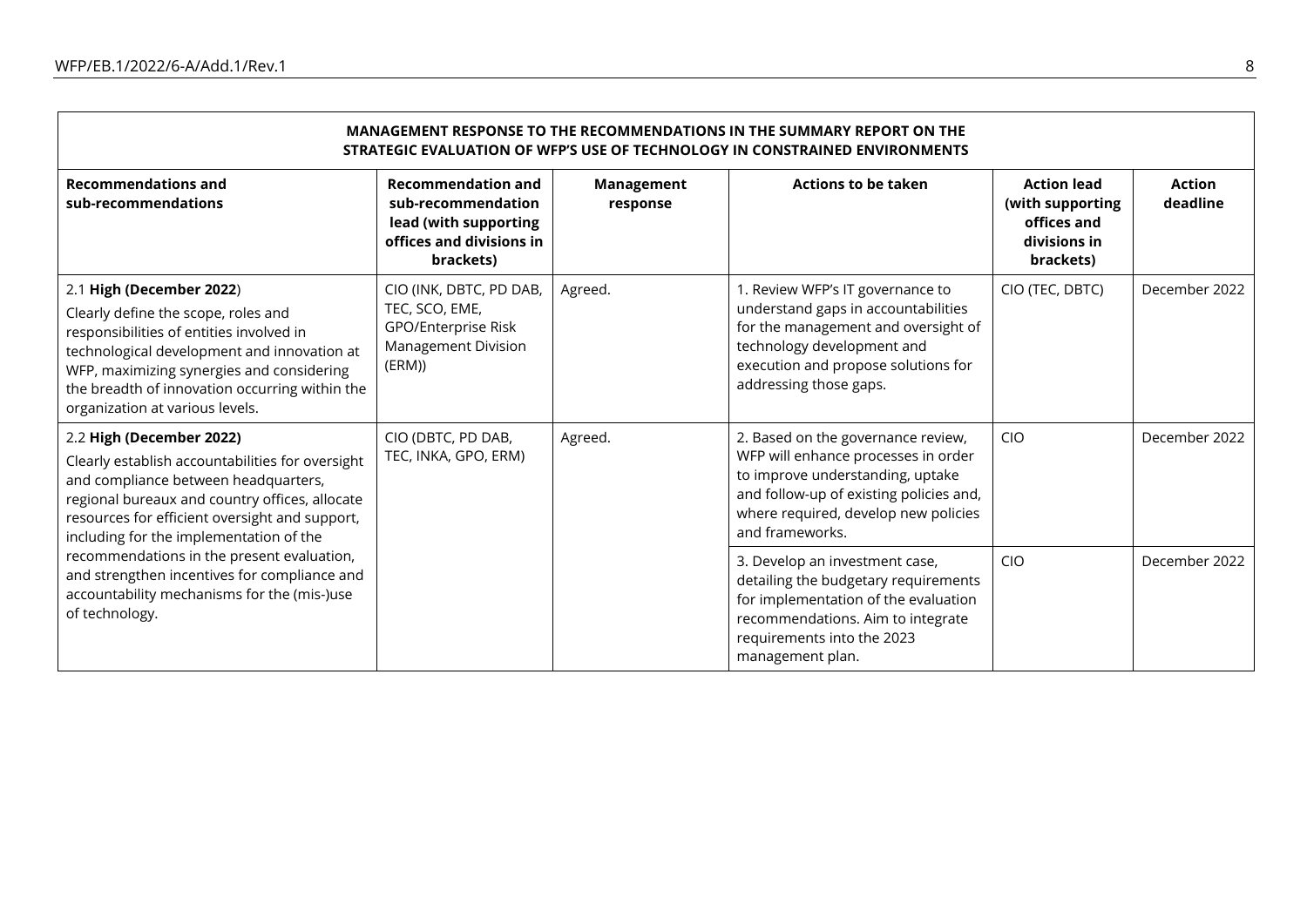**F** 

| <b>MANAGEMENT RESPONSE TO THE RECOMMENDATIONS IN THE SUMMARY REPORT ON THE</b><br>STRATEGIC EVALUATION OF WFP'S USE OF TECHNOLOGY IN CONSTRAINED ENVIRONMENTS                                                                                                                                                                                                                                                                                                                                        |                                                                                                                   |                        |                                                                                                                                                                                                                                                                                                                                                                                                        |                                                                                    |                           |  |  |  |
|------------------------------------------------------------------------------------------------------------------------------------------------------------------------------------------------------------------------------------------------------------------------------------------------------------------------------------------------------------------------------------------------------------------------------------------------------------------------------------------------------|-------------------------------------------------------------------------------------------------------------------|------------------------|--------------------------------------------------------------------------------------------------------------------------------------------------------------------------------------------------------------------------------------------------------------------------------------------------------------------------------------------------------------------------------------------------------|------------------------------------------------------------------------------------|---------------------------|--|--|--|
| <b>Recommendations and</b><br>sub-recommendations                                                                                                                                                                                                                                                                                                                                                                                                                                                    | <b>Recommendation and</b><br>sub-recommendation<br>lead (with supporting<br>offices and divisions in<br>brackets) | Management<br>response | <b>Actions to be taken</b>                                                                                                                                                                                                                                                                                                                                                                             | <b>Action lead</b><br>(with supporting<br>offices and<br>divisions in<br>brackets) | <b>Action</b><br>deadline |  |  |  |
| <b>Priority: High/medium</b>                                                                                                                                                                                                                                                                                                                                                                                                                                                                         |                                                                                                                   |                        |                                                                                                                                                                                                                                                                                                                                                                                                        |                                                                                    |                           |  |  |  |
| <b>Overall deadline: June 2023</b>                                                                                                                                                                                                                                                                                                                                                                                                                                                                   |                                                                                                                   |                        |                                                                                                                                                                                                                                                                                                                                                                                                        |                                                                                    |                           |  |  |  |
| 3. Risk and protection                                                                                                                                                                                                                                                                                                                                                                                                                                                                               |                                                                                                                   |                        |                                                                                                                                                                                                                                                                                                                                                                                                        |                                                                                    |                           |  |  |  |
| Develop strategies and mechanisms for<br>ensuring the effective protection of affected<br>populations and humanitarian personnel and<br>the management of risks associated with the<br>use of technologies, considering constrained<br>environments in particular, building on a<br>strategic position on protection and the rights<br>of and responsibilities to affected<br>communities with regard to the development<br>and use of technologies.                                                 |                                                                                                                   |                        |                                                                                                                                                                                                                                                                                                                                                                                                        |                                                                                    |                           |  |  |  |
| 3.1 High (December 2022)<br>Expand the use of privacy and protection<br>assessments to identify personal and digital<br>risks and potential unintended consequences<br>of the use of technology for protection,<br>including assessment of partner digital<br>literacy, capacities and processes, taking into<br>account emerging threats such as online<br>rumours and misinformation campaigns and<br>potential physical threats to digital assets and<br>their consequences for the protection of | PRO (GPO, TEC, CAM,<br>regional bureaux,<br>country offices)                                                      | Agreed.                | 1. Integrate and broaden<br>programmatic context and conflict<br>risk assessment and mitigation<br>frameworks for country offices to<br>use. Include digital risks, the use of<br>information (and misinformation) as<br>a potential threat, physical threats to<br>digital assets, access to technology<br>for certain population groups, and<br>other potentially negative aspects of<br>technology. | PRO                                                                                | December 2022             |  |  |  |
| affected populations and humanitarian<br>personnel.                                                                                                                                                                                                                                                                                                                                                                                                                                                  |                                                                                                                   |                        | 2. Roll out the cooperating partner<br>framework, including assessments of<br>cooperating partners' capacity in<br>relation to digital literacy, etc.                                                                                                                                                                                                                                                  | PRO (NGO<br>Partnerships Unit)                                                     | December 2022             |  |  |  |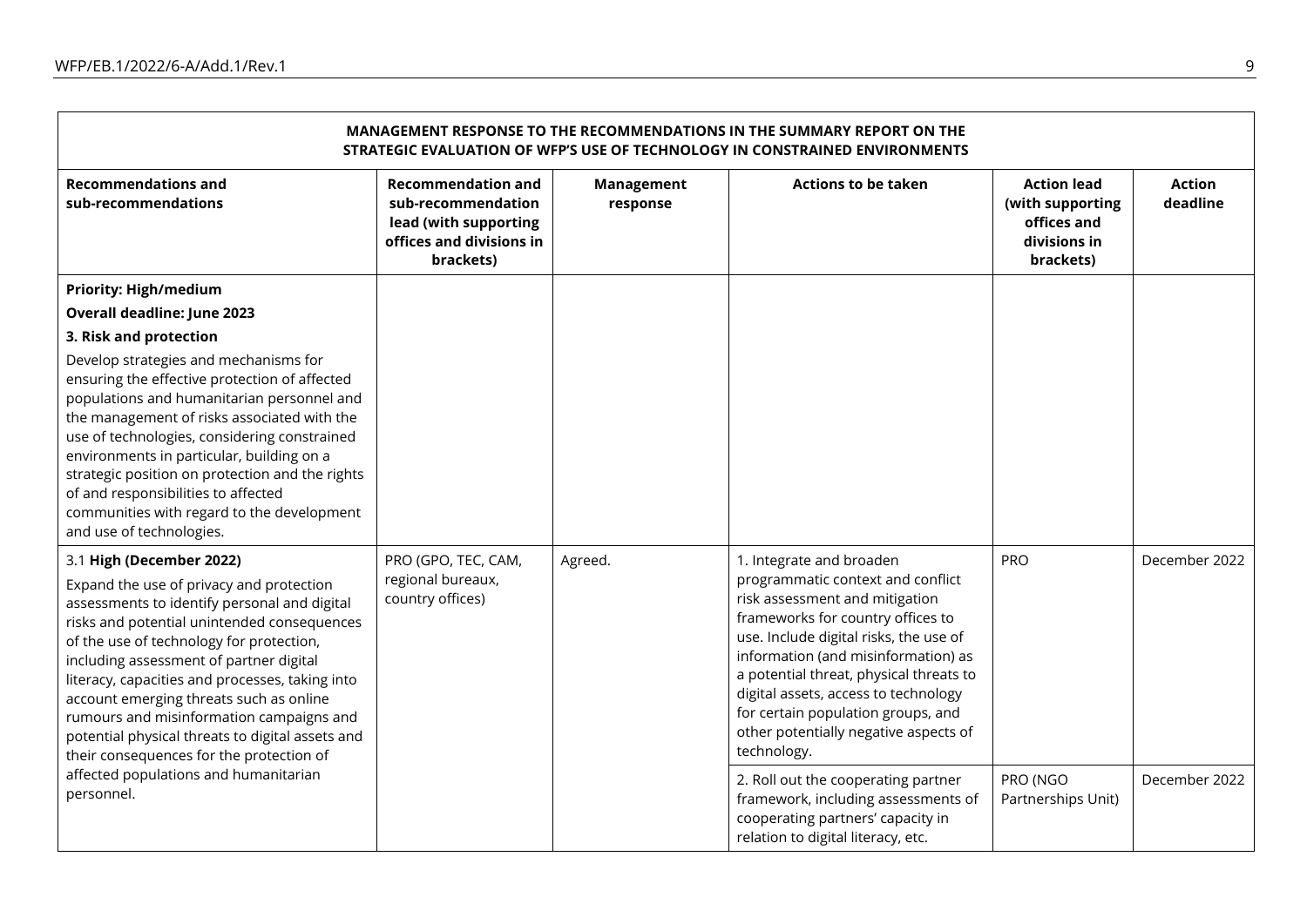| MANAGEMENT RESPONSE TO THE RECOMMENDATIONS IN THE SUMMARY REPORT ON THE<br>STRATEGIC EVALUATION OF WFP'S USE OF TECHNOLOGY IN CONSTRAINED ENVIRONMENTS                                                                                                              |                                                                                                                   |                        |                                                                                                                                                                                                                                                                                                                                                                                                                                  |                                                                                    |                           |  |  |  |
|---------------------------------------------------------------------------------------------------------------------------------------------------------------------------------------------------------------------------------------------------------------------|-------------------------------------------------------------------------------------------------------------------|------------------------|----------------------------------------------------------------------------------------------------------------------------------------------------------------------------------------------------------------------------------------------------------------------------------------------------------------------------------------------------------------------------------------------------------------------------------|------------------------------------------------------------------------------------|---------------------------|--|--|--|
| <b>Recommendations and</b><br>sub-recommendations                                                                                                                                                                                                                   | <b>Recommendation and</b><br>sub-recommendation<br>lead (with supporting<br>offices and divisions in<br>brackets) | Management<br>response | <b>Actions to be taken</b>                                                                                                                                                                                                                                                                                                                                                                                                       | <b>Action lead</b><br>(with supporting<br>offices and<br>divisions in<br>brackets) | <b>Action</b><br>deadline |  |  |  |
|                                                                                                                                                                                                                                                                     |                                                                                                                   |                        | 3. Develop data protection guidance<br>tailored to specific operational areas<br>as required.                                                                                                                                                                                                                                                                                                                                    | GPO (PRO, LEG,<br>TEC, PD, Human<br><b>Resources Division</b><br>(HR))             | June 2023                 |  |  |  |
|                                                                                                                                                                                                                                                                     |                                                                                                                   |                        | 4. Update guidance on the<br>operationalization of privacy impact<br>assessments within WFP.                                                                                                                                                                                                                                                                                                                                     | GPO (PRO, LEG,<br>TEC, PD, regional<br>bureaux, country<br>offices)                | June 2023                 |  |  |  |
| 3.2 High (December 2022)<br>Enhance protection and security risk<br>management strategies concerning risks to<br>both affected populations and humanitarian                                                                                                         | PRO (GPO, SEC, TEC,<br>regional bureaux,<br>country offices)                                                      | Agreed.                | 5. Refer to the response to<br>recommendation 3.1 for assessment<br>and mitigation measures.                                                                                                                                                                                                                                                                                                                                     | PRO (ERM, GPO,<br>SEC, regional<br>bureaux, country<br>offices)                    | June 2023                 |  |  |  |
| personnel to guide the use of digital<br>technologies in country offices in constrained<br>environments and allocate resources for an<br>effective response to general protection risks<br>and long-term solutions to security risks, both<br>digital and personal. |                                                                                                                   |                        | 6. The actions outlined in the<br>management response to<br>recommendation 3.1 constitute<br>elements of an effective protection<br>risk response. The protection and<br>accountability to affected populations<br>policy of 2020 includes a funding<br>framework, which serves as a tool for<br>mobilizing resources for an effective<br>protection response at headquarters<br>and in regional bureaux and country<br>offices. | PRO, GPO                                                                           | December 2022             |  |  |  |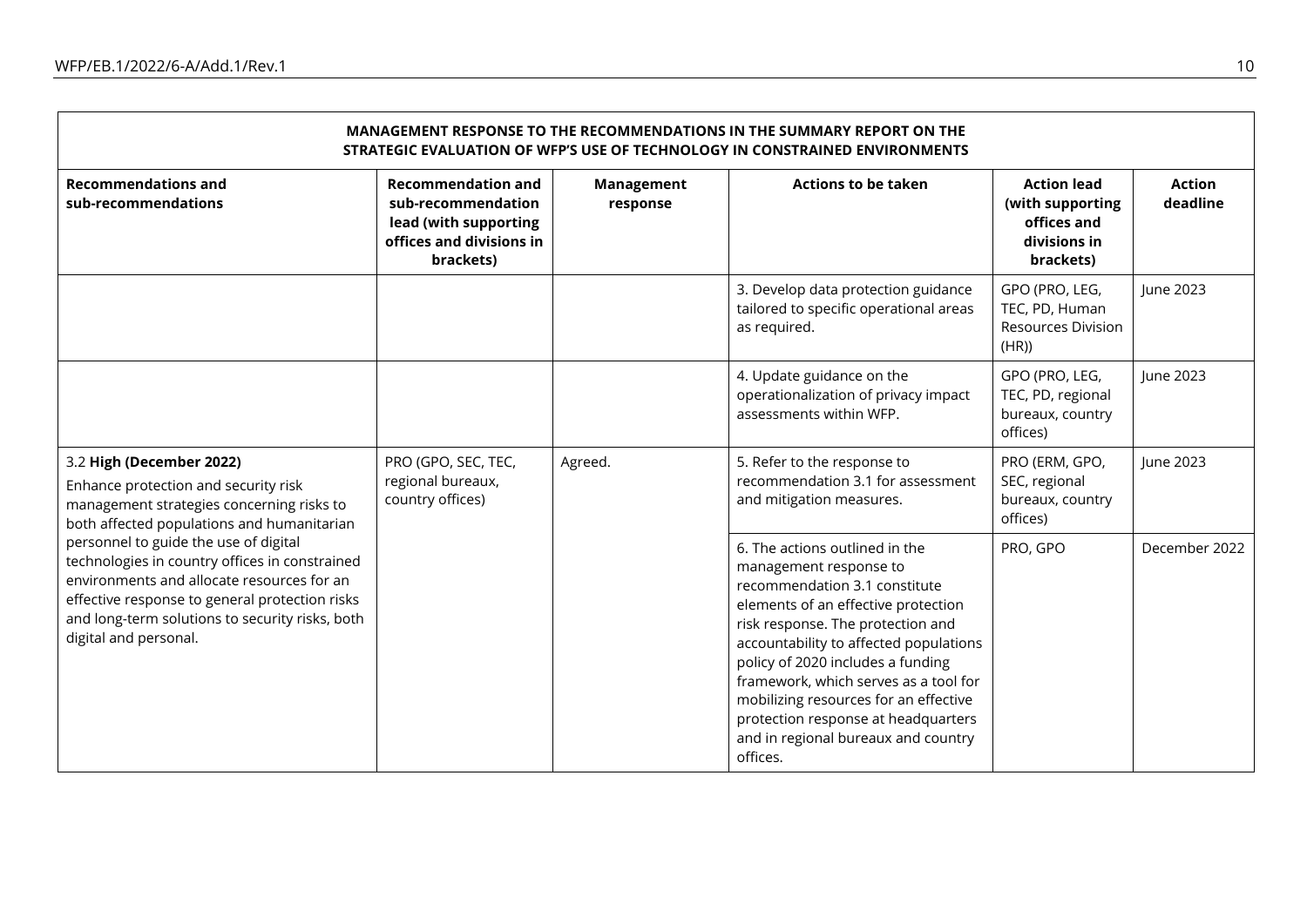| MANAGEMENT RESPONSE TO THE RECOMMENDATIONS IN THE SUMMARY REPORT ON THE<br>STRATEGIC EVALUATION OF WFP'S USE OF TECHNOLOGY IN CONSTRAINED ENVIRONMENTS                                                                                                                                                                                                                                                                   |                                                                                                                   |                                                                                   |                                                                                                                                                                                                                                                                                                                                                                 |                                                                                    |                           |  |  |  |
|--------------------------------------------------------------------------------------------------------------------------------------------------------------------------------------------------------------------------------------------------------------------------------------------------------------------------------------------------------------------------------------------------------------------------|-------------------------------------------------------------------------------------------------------------------|-----------------------------------------------------------------------------------|-----------------------------------------------------------------------------------------------------------------------------------------------------------------------------------------------------------------------------------------------------------------------------------------------------------------------------------------------------------------|------------------------------------------------------------------------------------|---------------------------|--|--|--|
| <b>Recommendations and</b><br>sub-recommendations                                                                                                                                                                                                                                                                                                                                                                        | <b>Recommendation and</b><br>sub-recommendation<br>lead (with supporting<br>offices and divisions in<br>brackets) | <b>Management</b><br>response                                                     | <b>Actions to be taken</b>                                                                                                                                                                                                                                                                                                                                      | <b>Action lead</b><br>(with supporting<br>offices and<br>divisions in<br>brackets) | <b>Action</b><br>deadline |  |  |  |
| 3.3 Medium (June 2023)<br>ERM (business<br>Support the expansion of stress test exercises<br>TEC, LEG, GPO, CAM,<br>(such as tabletop exercises) to include risks<br>regional bureaux,<br>beyond cyber-security risks such as security<br>threats and other adverse events,                                                                                                                                              | continuity team, SEC,<br>country offices, PRO)                                                                    | Agreed. This will require<br>extensive participation<br>across WFP at all levels. | 7. Draft best practices and principles<br>and define meaningful areas that<br>could benefit from one-off or periodic<br>exercises related to technology<br>system failure or misuse.                                                                                                                                                                            | ERM (TEC, GPO,<br>PRO)                                                             | December 2022             |  |  |  |
| reputational risks and other challenging<br>situations (e.g., misinformation campaigns,<br>threats associated with data requests) and to<br>include the participation of implementing<br>partners.                                                                                                                                                                                                                       |                                                                                                                   |                                                                                   | 8. Provide high-risk functions with<br>support for the design and execution<br>of periodic stress tests.                                                                                                                                                                                                                                                        | ERM (TEC, GPO)                                                                     | December 2023             |  |  |  |
| 3.4 Medium (June 2023)<br>Enhance transparency, communication and<br>knowledge sharing with regard to protection<br>(inclusion, safety, integrity, dignity) in relation<br>to the use of technology and support country<br>offices and regional bureaux in connecting<br>and exchanging experiences about protection<br>risks and responses related to data and the<br>use of technology in constrained<br>environments. | PRO (GPO, TEC, regional<br>bureaux, country<br>offices)                                                           | Agreed.                                                                           | 9. Share the products and processes<br>derived from the implementation of<br>recommendation 3.1 - context risk<br>assessment and risk mitigation<br>measures related to protection and<br>technology, cooperating partner<br>capacity assessment, etc. - as part of<br>ongoing strategic engagement with<br>regional bureaux, including heads of<br>programmes. | PRO (regional<br>bureaux)                                                          | June 2023                 |  |  |  |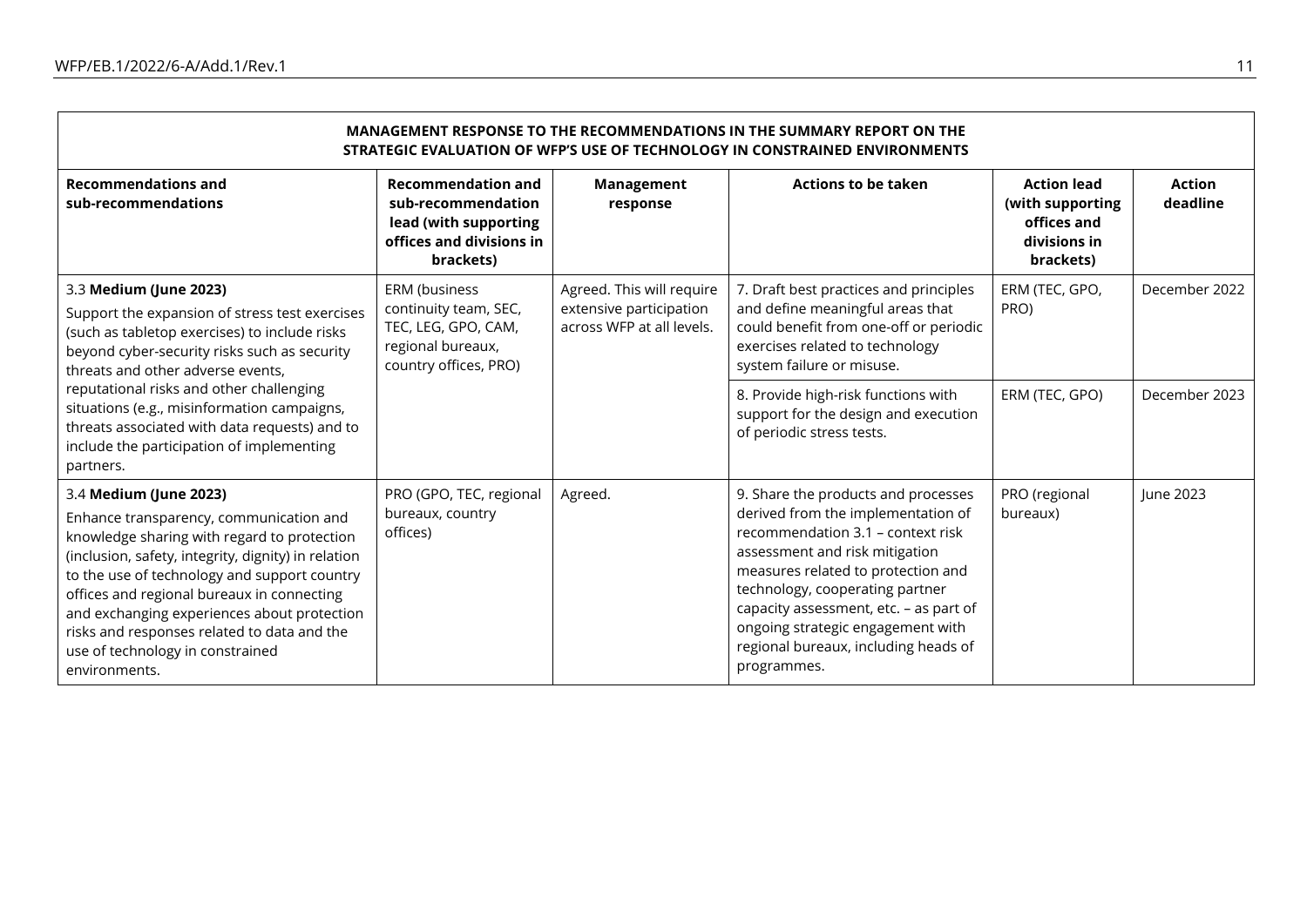| MANAGEMENT RESPONSE TO THE RECOMMENDATIONS IN THE SUMMARY REPORT ON THE<br>STRATEGIC EVALUATION OF WFP'S USE OF TECHNOLOGY IN CONSTRAINED ENVIRONMENTS                                                                                                                                                                                   |                                                                                                                   |                        |                                                                                                                                                                                                                                                                                                                                                                                                       |                                                                                    |                           |  |  |  |
|------------------------------------------------------------------------------------------------------------------------------------------------------------------------------------------------------------------------------------------------------------------------------------------------------------------------------------------|-------------------------------------------------------------------------------------------------------------------|------------------------|-------------------------------------------------------------------------------------------------------------------------------------------------------------------------------------------------------------------------------------------------------------------------------------------------------------------------------------------------------------------------------------------------------|------------------------------------------------------------------------------------|---------------------------|--|--|--|
| <b>Recommendations and</b><br>sub-recommendations                                                                                                                                                                                                                                                                                        | <b>Recommendation and</b><br>sub-recommendation<br>lead (with supporting<br>offices and divisions in<br>brackets) | Management<br>response | <b>Actions to be taken</b>                                                                                                                                                                                                                                                                                                                                                                            | <b>Action lead</b><br>(with supporting<br>offices and<br>divisions in<br>brackets) | <b>Action</b><br>deadline |  |  |  |
| <b>Priority: Medium</b>                                                                                                                                                                                                                                                                                                                  |                                                                                                                   |                        |                                                                                                                                                                                                                                                                                                                                                                                                       |                                                                                    |                           |  |  |  |
| Overall deadline: June 2023                                                                                                                                                                                                                                                                                                              |                                                                                                                   |                        |                                                                                                                                                                                                                                                                                                                                                                                                       |                                                                                    |                           |  |  |  |
| 4. Inclusion and engagement                                                                                                                                                                                                                                                                                                              |                                                                                                                   |                        |                                                                                                                                                                                                                                                                                                                                                                                                       |                                                                                    |                           |  |  |  |
| Integrate inclusion, gender equality and<br>women's empowerment in technology<br>development and use and meaningfully<br>engage with diverse community members to<br>inform the development and use of<br>technologies.                                                                                                                  |                                                                                                                   |                        |                                                                                                                                                                                                                                                                                                                                                                                                       |                                                                                    |                           |  |  |  |
| 4.1 Medium (June 2023)                                                                                                                                                                                                                                                                                                                   | TEC (GEN, PRO, CBT,                                                                                               | Agreed.                | (The following actions also apply to the                                                                                                                                                                                                                                                                                                                                                              |                                                                                    |                           |  |  |  |
| Ensure that technology development and<br>deployment are inclusive and gender sensitive<br>through enhanced partnerships between the<br>Technology Division and gender, inclusion and<br>protection specialists and through<br>consultation with regional bureaux and<br>country offices and, when appropriate,<br>affected communities. | INK, NUT, RAM, SBP,<br>regional bureaux,<br>country offices)                                                      |                        | implementation of recommendations<br>4.3 and 4.4.)<br>1. Assess more systematically the<br>risks and benefits of technology<br>solutions before deployment. This<br>action will require cross-functional<br>and cross-geographic collaboration to<br>develop and roll out the gender-<br>sensitive, participatory and inclusive<br>frameworks to solution owners in the<br>field and at headquarters. | TEC (IT solution<br>owners, PRO, GEN,<br>GPO)                                      | December 2023             |  |  |  |
|                                                                                                                                                                                                                                                                                                                                          |                                                                                                                   |                        | 2. Include the results of the<br>assessments in the review of<br>proposed IT solutions by WFP's IT<br>Demand Assessment Board and IT<br>Architecture Board and, as needed,<br>the DBTC and its sub-committees.                                                                                                                                                                                        | TEC (IT solution<br>owners)                                                        |                           |  |  |  |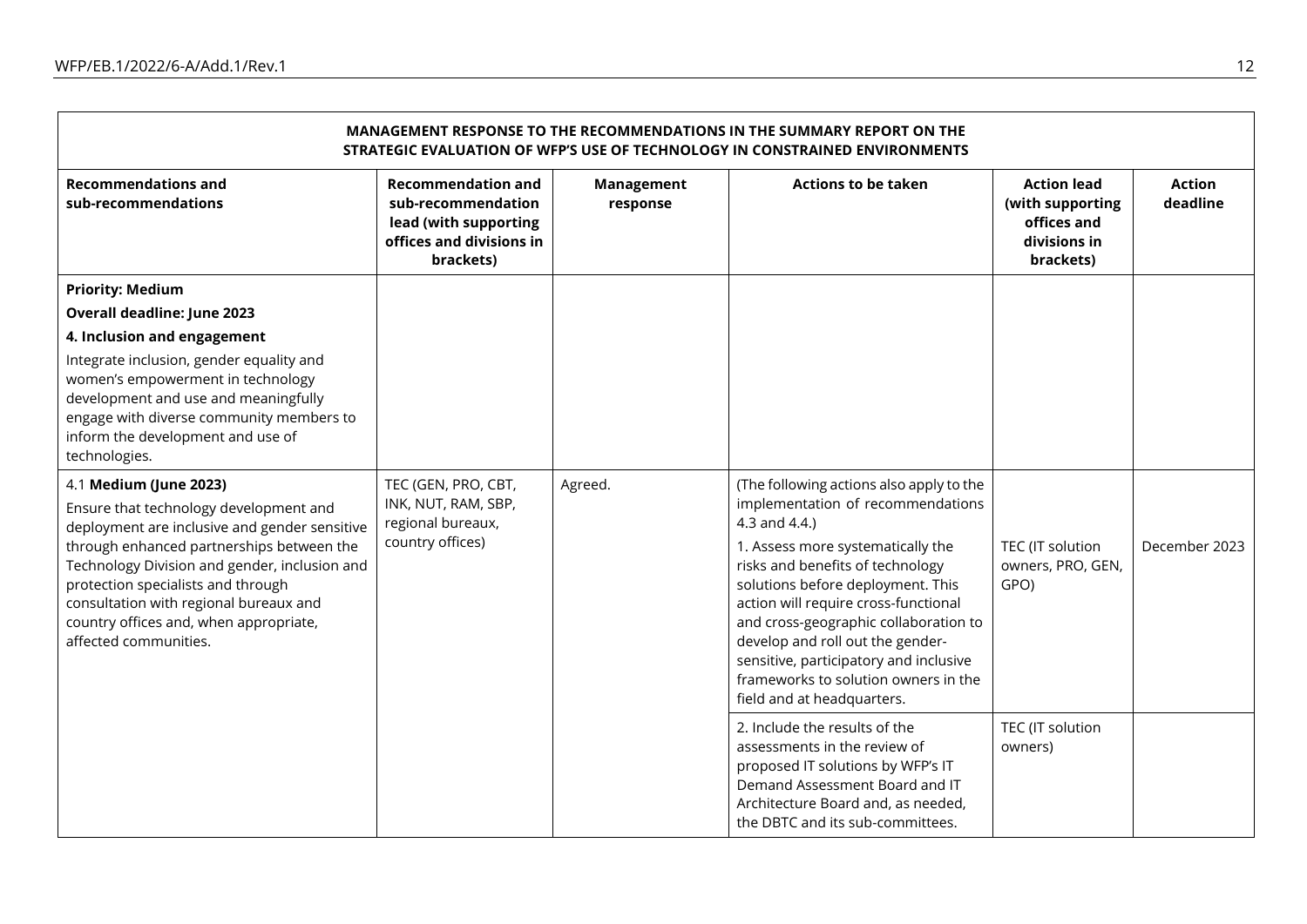| <b>MANAGEMENT RESPONSE TO THE RECOMMENDATIONS IN THE SUMMARY REPORT ON THE</b><br>STRATEGIC EVALUATION OF WFP'S USE OF TECHNOLOGY IN CONSTRAINED ENVIRONMENTS                                                                                                                                                                                                                                                       |                                                                                                                   |                               |                                                                                                                                                                                                                                                                                                                                                                        |                                                                                    |                           |  |  |  |
|---------------------------------------------------------------------------------------------------------------------------------------------------------------------------------------------------------------------------------------------------------------------------------------------------------------------------------------------------------------------------------------------------------------------|-------------------------------------------------------------------------------------------------------------------|-------------------------------|------------------------------------------------------------------------------------------------------------------------------------------------------------------------------------------------------------------------------------------------------------------------------------------------------------------------------------------------------------------------|------------------------------------------------------------------------------------|---------------------------|--|--|--|
| <b>Recommendations and</b><br>sub-recommendations                                                                                                                                                                                                                                                                                                                                                                   | <b>Recommendation and</b><br>sub-recommendation<br>lead (with supporting<br>offices and divisions in<br>brackets) | <b>Management</b><br>response | <b>Actions to be taken</b>                                                                                                                                                                                                                                                                                                                                             | <b>Action lead</b><br>(with supporting<br>offices and<br>divisions in<br>brackets) | <b>Action</b><br>deadline |  |  |  |
|                                                                                                                                                                                                                                                                                                                                                                                                                     |                                                                                                                   |                               | 3. Update the terms of reference of<br>the IT Demand Assessment Board to<br>allow wider participation of various<br>functions and a more multi-<br>dimensional review of technology<br>deployment.                                                                                                                                                                     | <b>TEC</b>                                                                         | December 2023             |  |  |  |
| 4.2 Medium (June 2023)<br>Implement inclusive recruitment, retention<br>and staff development strategies in the<br>information technology function of WFP to<br>achieve greater diversity and gender parity in<br>teams (e.g., women in technology positions,<br>regional representation).                                                                                                                          | TEC (HR, heads of all<br>divisions and offices)                                                                   | Agreed.                       | 4. Expand the coverage of ongoing<br>activities related to gender parity and<br>inclusion in the IT function such as<br>Women in Tech, an annual employer<br>branding campaign carried out by<br>WFP through Linkedln and aimed at<br>promoting diversity and more female<br>applicants for IT vacancies at WFP,<br>and diversity and inclusion awareness<br>sessions. | TEC (HR)                                                                           | June 2023                 |  |  |  |
| 4.3 Medium (June 2023)<br>Formalize processes and triggers for the<br>engagement and meaningful participation of<br>all relevant stakeholders (internal and<br>external) in the development, piloting and use<br>of digital technology, ensuring the equitable<br>representation of the diverse people served<br>by WFP as a standard component of WFP's<br>approach and its accountability to affected<br>persons. | TEC (PD DAB, PRO, GEN,<br>CBT)                                                                                    | Agreed.                       | 5. This recommendation is addressed<br>through the implementation of<br>recommendation 4.1.                                                                                                                                                                                                                                                                            | <b>TEC</b>                                                                         | December 2023             |  |  |  |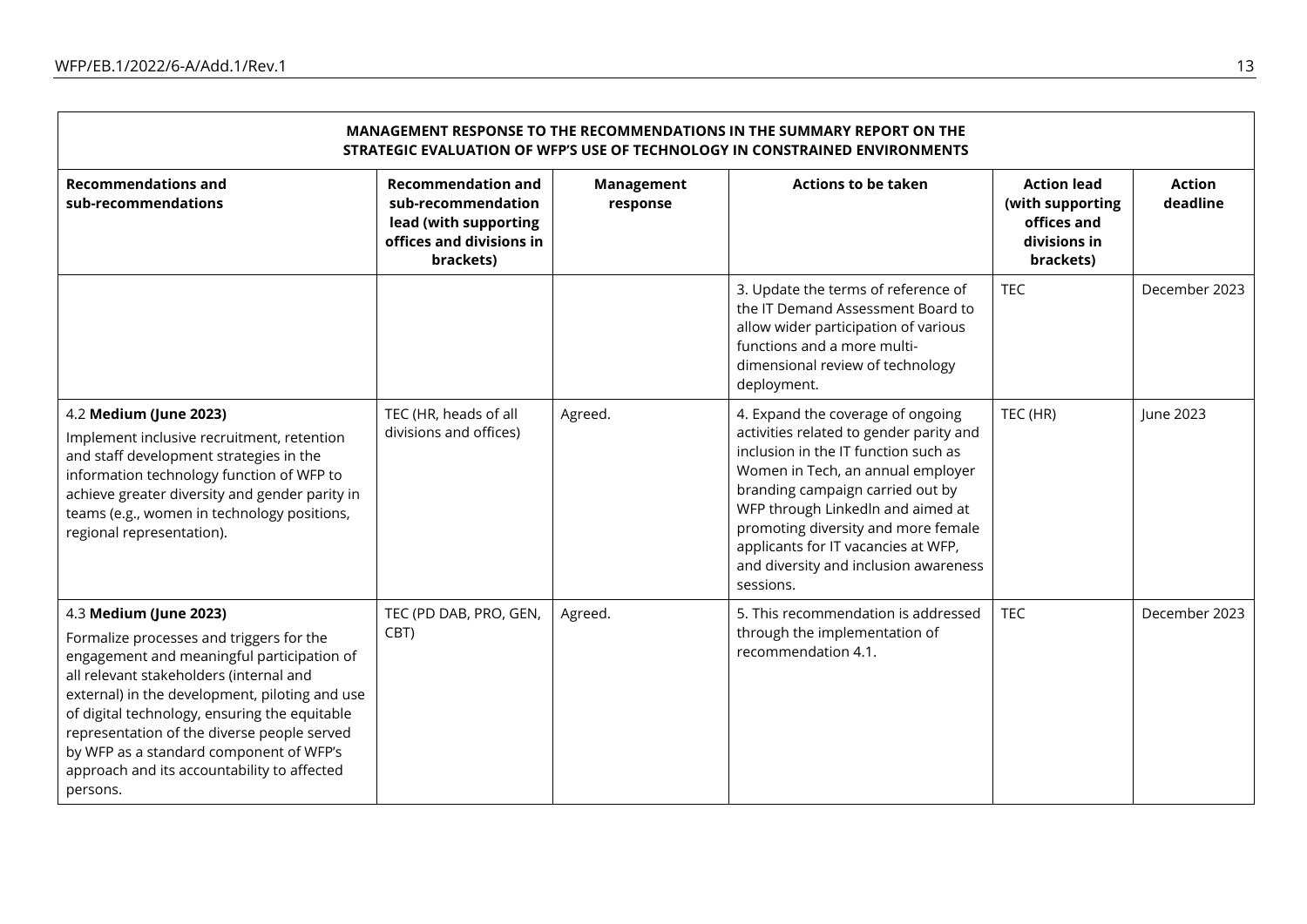| <b>MANAGEMENT RESPONSE TO THE RECOMMENDATIONS IN THE SUMMARY REPORT ON THE</b><br>STRATEGIC EVALUATION OF WFP'S USE OF TECHNOLOGY IN CONSTRAINED ENVIRONMENTS                                                                                                                                                                                                                                                          |                                                                                                                   |                                 |                                                                                                                                                                      |                                                                                    |                           |  |  |  |
|------------------------------------------------------------------------------------------------------------------------------------------------------------------------------------------------------------------------------------------------------------------------------------------------------------------------------------------------------------------------------------------------------------------------|-------------------------------------------------------------------------------------------------------------------|---------------------------------|----------------------------------------------------------------------------------------------------------------------------------------------------------------------|------------------------------------------------------------------------------------|---------------------------|--|--|--|
| <b>Recommendations and</b><br>sub-recommendations                                                                                                                                                                                                                                                                                                                                                                      | <b>Recommendation and</b><br>sub-recommendation<br>lead (with supporting<br>offices and divisions in<br>brackets) | <b>Management</b><br>response   | <b>Actions to be taken</b>                                                                                                                                           | <b>Action lead</b><br>(with supporting<br>offices and<br>divisions in<br>brackets) | <b>Action</b><br>deadline |  |  |  |
| 4.4 Medium (June 2023)<br>Develop, update and mainstream the process<br>and responsibilities for conducting country-<br>office-level multidimensional technology<br>impact assessments before, during and after<br>digital technology implementation. Ensure<br>that these assessments cover effectiveness,<br>efficiency, sustainability, security, privacy and<br>broader protection, equity and gender<br>concerns. | TEC (DBTC, PD DAB,<br>PRO, GEN, GPO,<br>regional bureaux,<br>country offices)                                     | Agreed.                         | 6. This recommendation is addressed<br>through the implementation of<br>recommendations 4.1 and 5.3.                                                                 | <b>TEC</b>                                                                         | December 2023             |  |  |  |
| <b>Priority: Medium</b>                                                                                                                                                                                                                                                                                                                                                                                                |                                                                                                                   |                                 |                                                                                                                                                                      |                                                                                    |                           |  |  |  |
| <b>Overall deadline: December 2023</b>                                                                                                                                                                                                                                                                                                                                                                                 |                                                                                                                   |                                 |                                                                                                                                                                      |                                                                                    |                           |  |  |  |
| 5. Monitoring, evaluation and knowledge<br>management                                                                                                                                                                                                                                                                                                                                                                  |                                                                                                                   |                                 |                                                                                                                                                                      |                                                                                    |                           |  |  |  |
| Develop a knowledge management approach<br>to capturing, storing and disseminating<br>internally and externally relevant information<br>regarding WFP's use of technology, building<br>supportive evidence and maximizing<br>synergies that is appropriate for constrained<br>environments.                                                                                                                            |                                                                                                                   |                                 |                                                                                                                                                                      |                                                                                    |                           |  |  |  |
| 5.1 Medium (December 2022)                                                                                                                                                                                                                                                                                                                                                                                             | INK (TEC, PRO, CBT,                                                                                               | Agreed, based on input          | 1. Strengthen existing knowledge                                                                                                                                     | INK (TEC)                                                                          | December 2022             |  |  |  |
| Strengthen and improve the use of existing<br>knowledge management tools to provide<br>access to all useful technology-related<br>information that is accessible and usable in<br>constrained environments. This may include:                                                                                                                                                                                          | NUT, RAM, SBP, SCO,<br>EME, CAM, regional<br>bureaux, country<br>offices)                                         | from the divisions<br>involved. | management tools and platforms<br>(such as WFPGo, Yammer and WFP<br>manuals) and develop an expert<br>database accessible to digital<br>technology users across WFP. |                                                                                    |                           |  |  |  |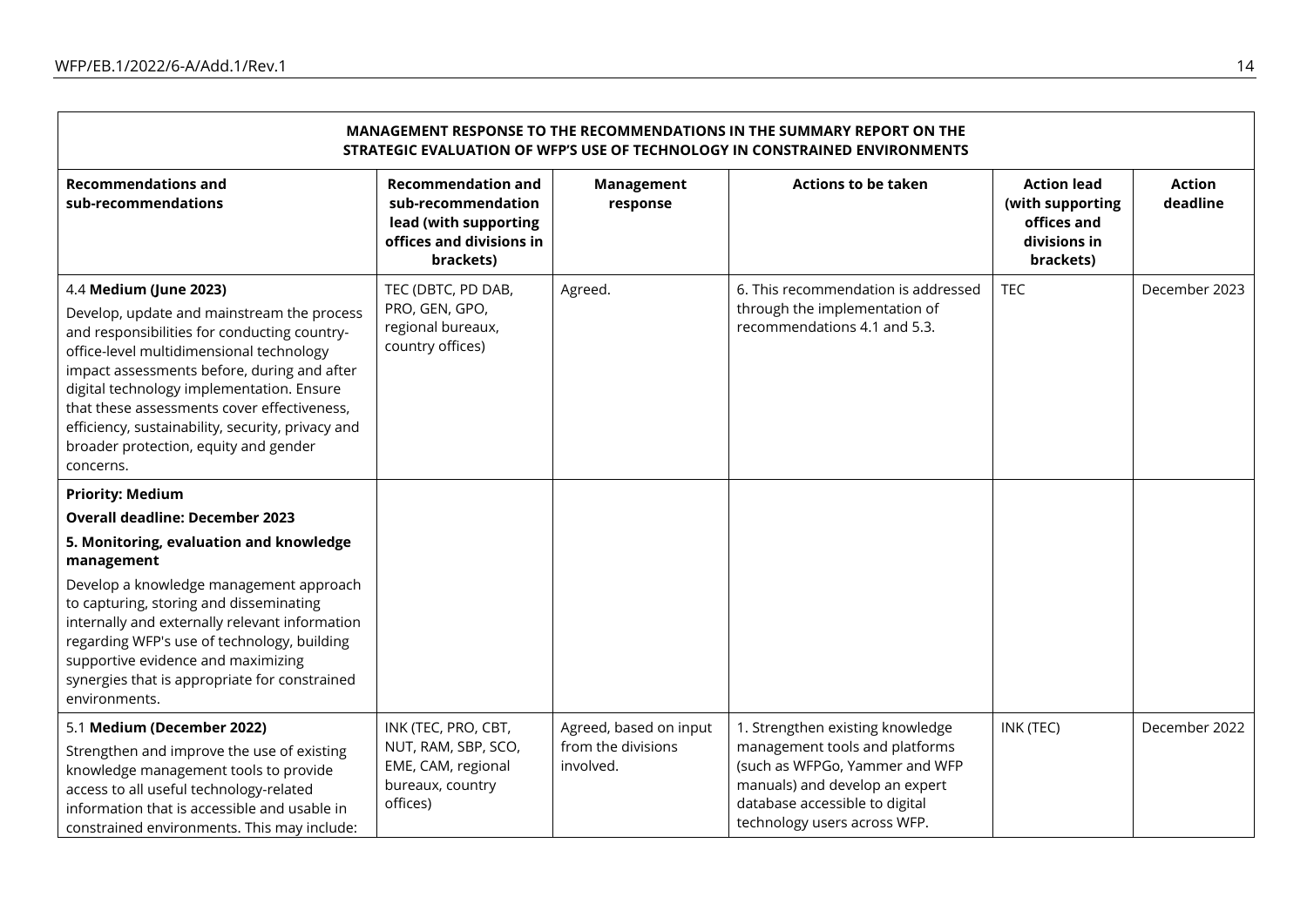| <b>MANAGEMENT RESPONSE TO THE RECOMMENDATIONS IN THE SUMMARY REPORT ON THE</b><br>STRATEGIC EVALUATION OF WFP'S USE OF TECHNOLOGY IN CONSTRAINED ENVIRONMENTS                                                                                                                                                                                                                                                                                                                                                                                                      |                                                                                                                                    |                        |                                                                                                                                                                                                                   |                                                                                    |                           |  |
|--------------------------------------------------------------------------------------------------------------------------------------------------------------------------------------------------------------------------------------------------------------------------------------------------------------------------------------------------------------------------------------------------------------------------------------------------------------------------------------------------------------------------------------------------------------------|------------------------------------------------------------------------------------------------------------------------------------|------------------------|-------------------------------------------------------------------------------------------------------------------------------------------------------------------------------------------------------------------|------------------------------------------------------------------------------------|---------------------------|--|
| <b>Recommendations and</b><br>sub-recommendations                                                                                                                                                                                                                                                                                                                                                                                                                                                                                                                  | <b>Recommendation and</b><br>sub-recommendation<br>lead (with supporting<br>offices and divisions in<br>brackets)                  | Management<br>response | <b>Actions to be taken</b>                                                                                                                                                                                        | <b>Action lead</b><br>(with supporting<br>offices and<br>divisions in<br>brackets) | <b>Action</b><br>deadline |  |
| i) a trusted digital solutions library containing<br>essential information about WFP's technology<br>portfolio and other approved solutions; ii) a<br>central repository for key resources,<br>factsheets and lessons learned from pilot<br>rollouts and from the use of digital<br>technologies in various settings; iii) an expert<br>database of WFP staff and external experts<br>who can be consulted on digital technology<br>matters; and iv) the use of existing forums<br>and communities of practice to facilitate<br>peer-to-peer learning and support. |                                                                                                                                    |                        | 2. Develop the methodologies of the<br>innovation cycle to enhance impact,<br>scale for WFP operations and<br>replicability within WFP and by other<br>entities in the humanitarian and<br>development system.    | INK (TEC, heads of<br>divisions and<br>offices)                                    | December 2023             |  |
| 5.2 Medium (December 2023)<br>Strengthen existing monitoring and<br>evaluation and reporting efforts by putting in<br>place performance measurements,<br>assessments and reporting frameworks and<br>clearly defining accountabilities, with<br>differentiated approaches during pilot testing,<br>initial deployment, scale up and routine<br>monitoring of digital technologies and data.                                                                                                                                                                        | TEC, (Monitoring and<br><b>Evaluation Liaison Unit</b><br>(CPPM)/Corporate<br>Planning and<br>Performance Division<br>(CPP), INKA) | Agreed.                | 3. Develop and roll out a monitoring<br>framework, with key risks and<br>performance indicators, for solution<br>owners (linked to the results of<br>actions proposed under<br>recommendations 2.2, 4.1 and 5.3.) | TEC (CPP)                                                                          | December 2023             |  |
|                                                                                                                                                                                                                                                                                                                                                                                                                                                                                                                                                                    |                                                                                                                                    |                        | 4. Ensure that indicators relating to<br>evidence and learning and leveraging<br>technology are included in the<br>corporate results framework for<br>2022-2025 and annual performance<br>reports                 | CPP                                                                                | December 2023             |  |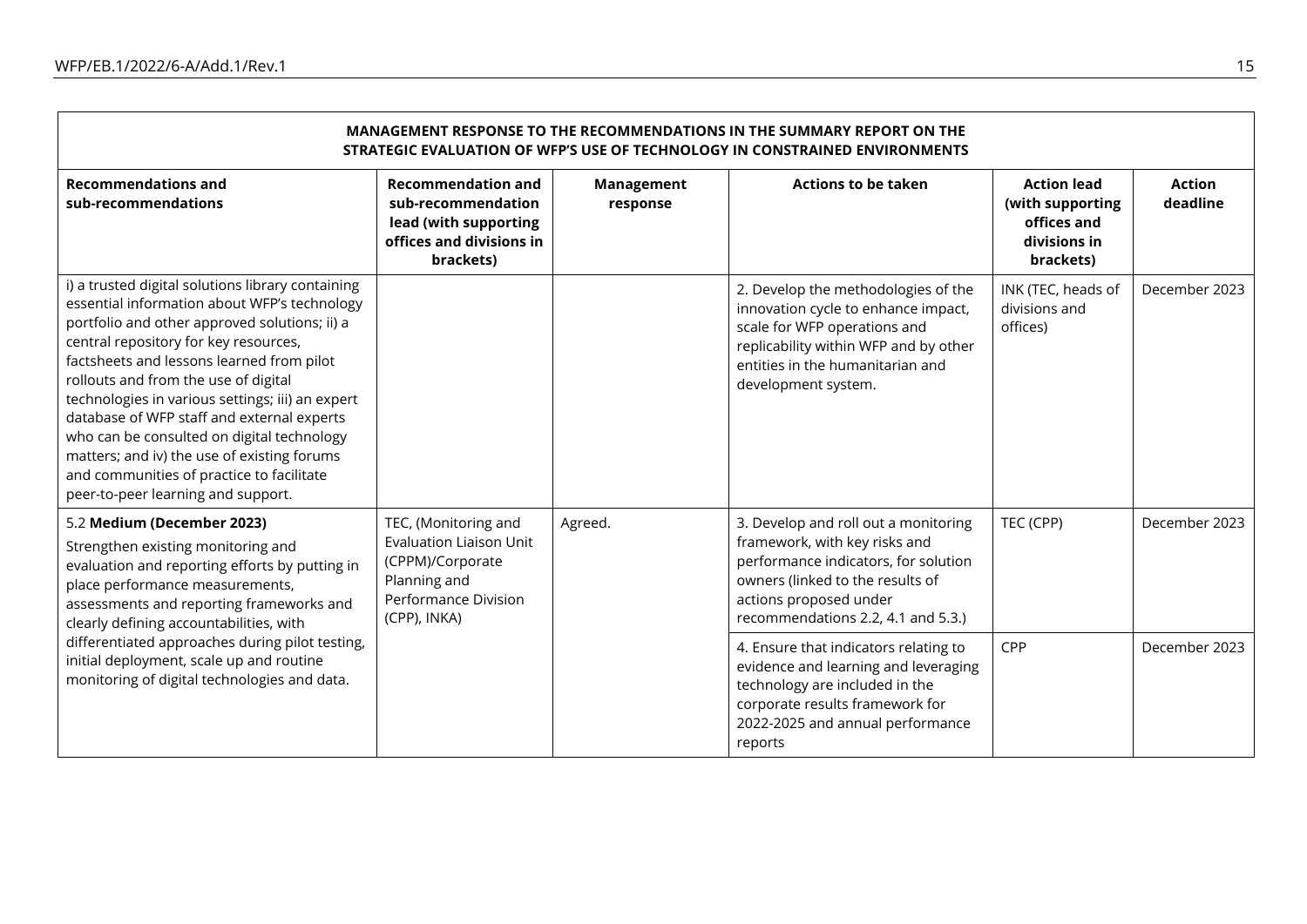| MANAGEMENT RESPONSE TO THE RECOMMENDATIONS IN THE SUMMARY REPORT ON THE<br>STRATEGIC EVALUATION OF WFP'S USE OF TECHNOLOGY IN CONSTRAINED ENVIRONMENTS                                                                                                                                                                                                             |                                                                                                                   |                               |                                                                                                                                                                                                                                                                                                                                                                                                                                    |                                                                                    |                                            |  |
|--------------------------------------------------------------------------------------------------------------------------------------------------------------------------------------------------------------------------------------------------------------------------------------------------------------------------------------------------------------------|-------------------------------------------------------------------------------------------------------------------|-------------------------------|------------------------------------------------------------------------------------------------------------------------------------------------------------------------------------------------------------------------------------------------------------------------------------------------------------------------------------------------------------------------------------------------------------------------------------|------------------------------------------------------------------------------------|--------------------------------------------|--|
| <b>Recommendations and</b><br>sub-recommendations                                                                                                                                                                                                                                                                                                                  | <b>Recommendation and</b><br>sub-recommendation<br>lead (with supporting<br>offices and divisions in<br>brackets) | <b>Management</b><br>response | <b>Actions to be taken</b>                                                                                                                                                                                                                                                                                                                                                                                                         | <b>Action lead</b><br>(with supporting<br>offices and<br>divisions in<br>brackets) | <b>Action</b><br>deadline                  |  |
| 5.3 Medium (December 2023)<br>Conduct periodic studies and evaluations to<br>fill critical knowledge gaps and disseminate<br>good practices in the use of digital<br>technologies on an as-needed basis on<br>subjects such as gender and inclusion,<br>cost-effectiveness, efficiency and<br>value-for-money, risk reviews and shifting the<br>burden of consent. | TEC (INK, PD)                                                                                                     | Agreed.                       | 5. Develop and implement with<br>relevant functions a framework for<br>evidence-based, multi-dimensional<br>assessments of WFP's digital<br>initiatives, aiming to draw on good<br>practices and positive, including<br>unintended, consequences (please<br>see the responses to<br>recommendations 1.3, 2.2 and 5.1).<br>This will complement the oversight<br>activities currently being carried out<br>by regional IT officers. | CIO (TEC,<br>headquarters<br>divisions, regional<br>bureaux, country<br>offices)   | Second quarter<br>of 2023<br>December 2023 |  |
|                                                                                                                                                                                                                                                                                                                                                                    |                                                                                                                   |                               | 6. Annually consolidate the findings<br>from IT oversight missions with a<br>view to defining good practices and<br>gaps. Report issues of critical concern<br>to DBTC.                                                                                                                                                                                                                                                            | <b>TEC</b>                                                                         |                                            |  |
|                                                                                                                                                                                                                                                                                                                                                                    |                                                                                                                   |                               | 7. Manage, retain and disseminate<br>internally, and as appropriate<br>externally, the results of the actions<br>above, through a well-designed<br>knowledge management process and<br>tools (see responses to<br>recommendations 1.3, 2.2 and 5.1).                                                                                                                                                                               | TEC (INK)                                                                          | December 2023                              |  |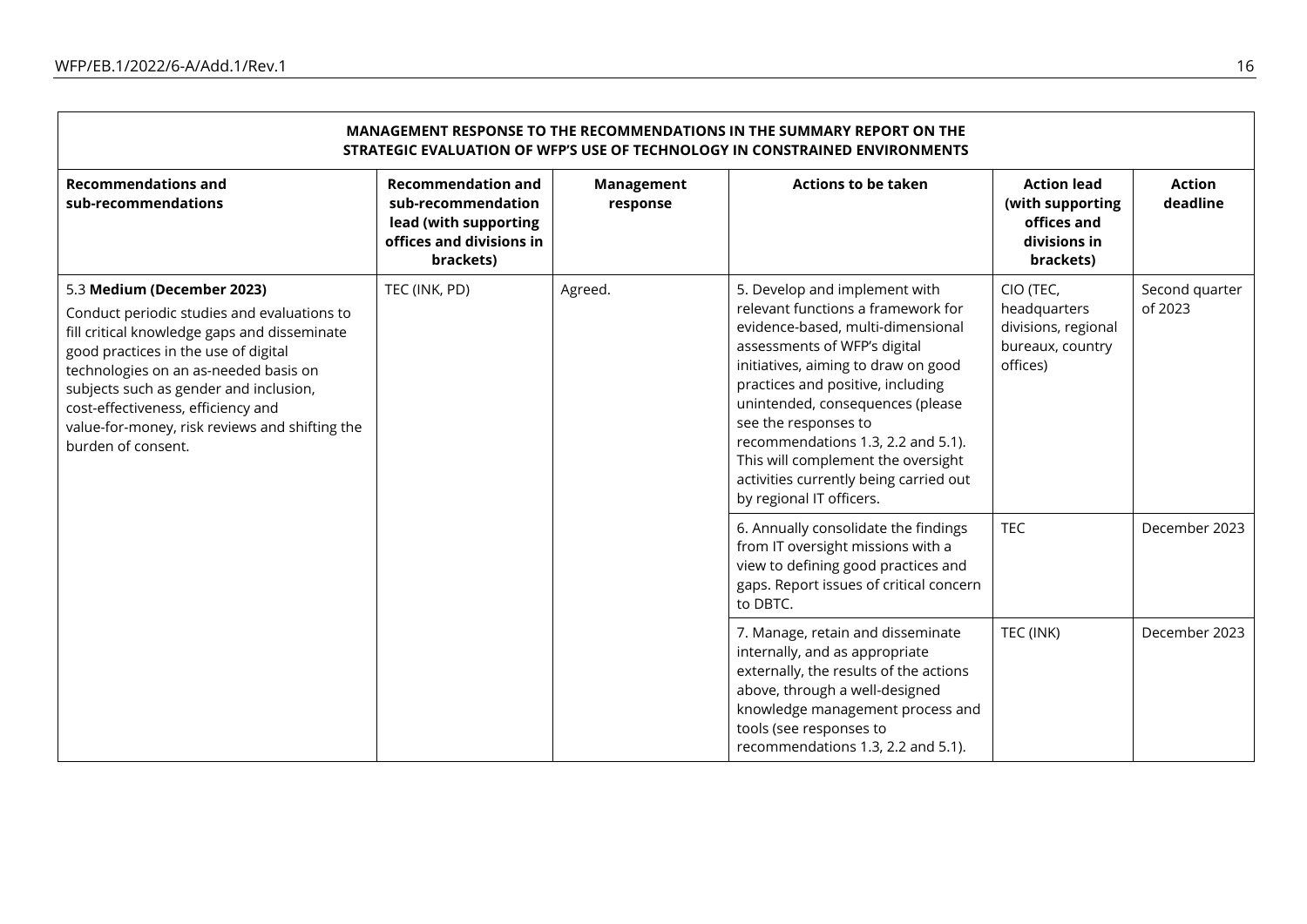$\blacksquare$ 

| MANAGEMENT RESPONSE TO THE RECOMMENDATIONS IN THE SUMMARY REPORT ON THE<br>STRATEGIC EVALUATION OF WFP'S USE OF TECHNOLOGY IN CONSTRAINED ENVIRONMENTS                                                                                                                            |                                                                                                                   |                               |                                                                                                                                                                                                                                              |                                                                                    |                           |  |
|-----------------------------------------------------------------------------------------------------------------------------------------------------------------------------------------------------------------------------------------------------------------------------------|-------------------------------------------------------------------------------------------------------------------|-------------------------------|----------------------------------------------------------------------------------------------------------------------------------------------------------------------------------------------------------------------------------------------|------------------------------------------------------------------------------------|---------------------------|--|
| <b>Recommendations and</b><br>sub-recommendations                                                                                                                                                                                                                                 | <b>Recommendation and</b><br>sub-recommendation<br>lead (with supporting<br>offices and divisions in<br>brackets) | <b>Management</b><br>response | <b>Actions to be taken</b>                                                                                                                                                                                                                   | <b>Action lead</b><br>(with supporting<br>offices and<br>divisions in<br>brackets) | <b>Action</b><br>deadline |  |
| <b>Priority: Medium</b>                                                                                                                                                                                                                                                           |                                                                                                                   |                               |                                                                                                                                                                                                                                              |                                                                                    |                           |  |
| <b>Overall deadline: June 2023</b>                                                                                                                                                                                                                                                |                                                                                                                   |                               |                                                                                                                                                                                                                                              |                                                                                    |                           |  |
| 6. Digital skills and change management                                                                                                                                                                                                                                           |                                                                                                                   |                               |                                                                                                                                                                                                                                              |                                                                                    |                           |  |
| Invest in developing and implementing a<br>coherent capacity development and change<br>management strategy with regard to basic<br>digital skills and data literacy for all WFP staff,<br>especially in countries with low digital literacy<br>and skills.                        |                                                                                                                   |                               |                                                                                                                                                                                                                                              |                                                                                    |                           |  |
| 6.1 Medium (June 2023)                                                                                                                                                                                                                                                            | TEC (HR, all divisions                                                                                            | Agreed.                       | 1. Review existing generic job profiles,                                                                                                                                                                                                     | <b>TEC</b>                                                                         | June 2023                 |  |
| Assess opportunities to strengthen digital<br>technology entrepreneurship and digital skills                                                                                                                                                                                      | and offices)                                                                                                      |                               | aiming to expand required digital and<br>data skills.                                                                                                                                                                                        |                                                                                    |                           |  |
| for WFP staff, including through the<br>maintenance and development of specialist<br>skills at headquarters and regional bureaux to<br>support country offices in the use of digital<br>technology and through strengthening job<br>profiles to match technological requirements. |                                                                                                                   |                               | 2. Develop a template for the terms<br>of reference for digital and data roles<br>to ensure consistency in capabilities<br>throughout the IT function and other<br>business areas where technology and<br>data analytics roles are required. | <b>TEC</b>                                                                         | June 2023                 |  |
| 6.2 Medium (June 2023)<br>Update and expand available training<br>modules on the use of digital technologies<br>and data (e.g., WeLearn) and turn them into a<br>coherent curriculum for staff to build their<br>skills incrementally.                                            | TEC (HR)                                                                                                          | Agreed.                       | 3. Maintain ongoing training within<br>the IT function of WFP, tailoring it to<br>specific IT tools.                                                                                                                                         | <b>TEC</b>                                                                         | Ongoing                   |  |
|                                                                                                                                                                                                                                                                                   |                                                                                                                   |                               | 4. Roll out the TEC Foundations<br>Programme, which examines<br>technology as a discipline and its<br>various roles and functions. The<br>programme covers technical<br>disciplines such as systems and<br>services, network and security,   | <b>TEC</b>                                                                         | June 2023                 |  |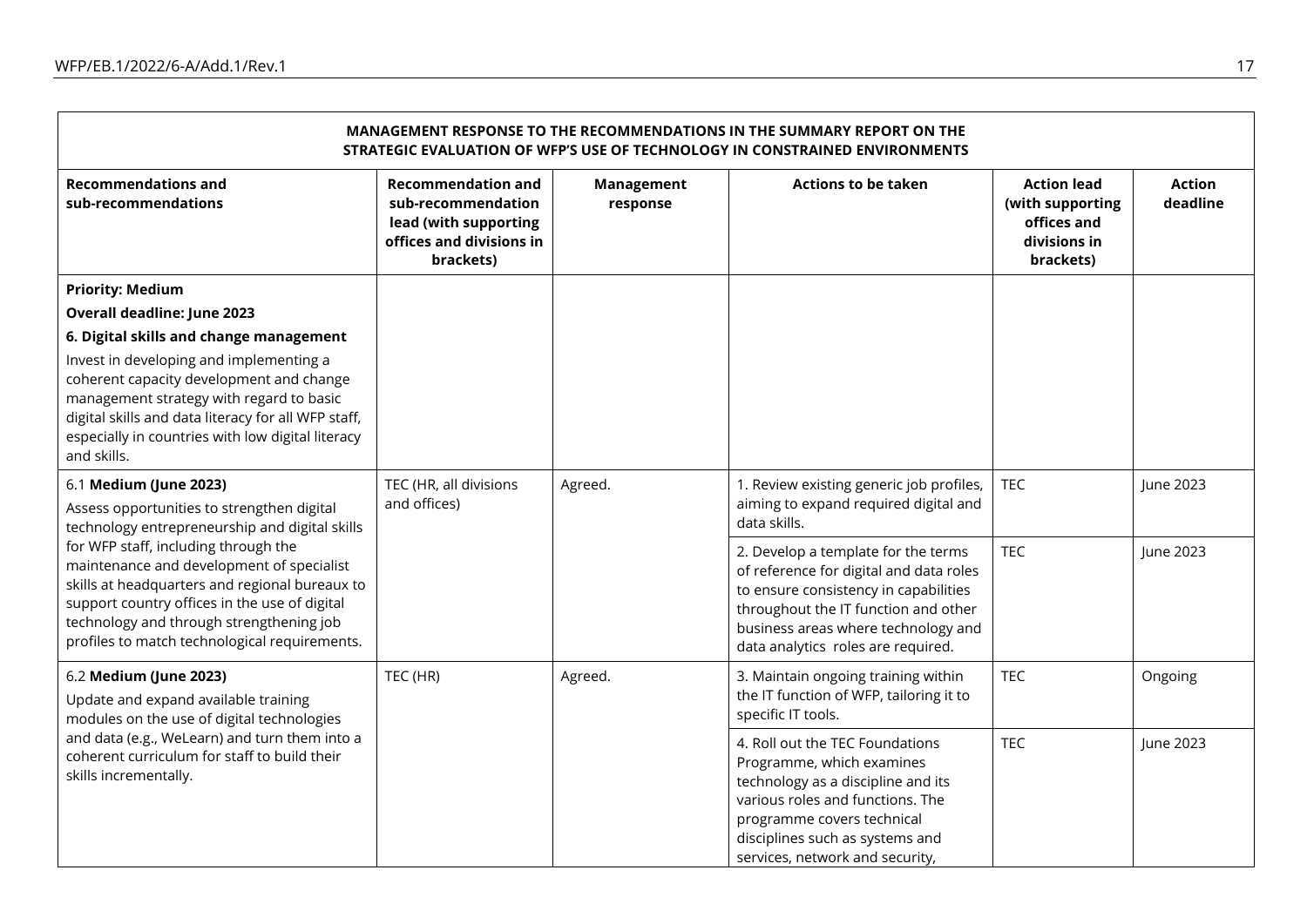| MANAGEMENT RESPONSE TO THE RECOMMENDATIONS IN THE SUMMARY REPORT ON THE<br>STRATEGIC EVALUATION OF WFP'S USE OF TECHNOLOGY IN CONSTRAINED ENVIRONMENTS                                                                  |                                                                                                                   |                                                                                                                                                                 |                                                                                                                                                                                                                         |                                                                                    |                           |  |
|-------------------------------------------------------------------------------------------------------------------------------------------------------------------------------------------------------------------------|-------------------------------------------------------------------------------------------------------------------|-----------------------------------------------------------------------------------------------------------------------------------------------------------------|-------------------------------------------------------------------------------------------------------------------------------------------------------------------------------------------------------------------------|------------------------------------------------------------------------------------|---------------------------|--|
| <b>Recommendations and</b><br>sub-recommendations                                                                                                                                                                       | <b>Recommendation and</b><br>sub-recommendation<br>lead (with supporting<br>offices and divisions in<br>brackets) | <b>Management</b><br>response                                                                                                                                   | <b>Actions to be taken</b>                                                                                                                                                                                              | <b>Action lead</b><br>(with supporting<br>offices and<br>divisions in<br>brackets) | <b>Action</b><br>deadline |  |
|                                                                                                                                                                                                                         |                                                                                                                   |                                                                                                                                                                 | scripting and programming, data<br>management and the business of<br>technology. It also surveys<br>technologies within these disciplines.                                                                              |                                                                                    |                           |  |
|                                                                                                                                                                                                                         |                                                                                                                   |                                                                                                                                                                 | 5. Build learning and development<br>materials and a learning path for data<br>literacy in WeLearn (for all staff), with<br>a progressive learning curriculum on<br>DOTS, WFP's Foundry data platform,<br>for all staff | <b>TEC</b>                                                                         | June 2023                 |  |
| GPO (TEC, heads of all<br>6.3 Medium (June 2023)<br>divisions and offices)<br>Examine opportunities to make access to<br>sensitive data conditional to having received<br>adequate training on sensitive data handling. | Agreed                                                                                                            | 6. Explore ways to include sensitive<br>data handling in the comprehensive<br>training package developed through<br>the activities under recommendation<br>7.3. | GPO (PRO, LEG,<br>TEC, PA, regional<br>bureaux, country<br>offices)                                                                                                                                                     | June 2023                                                                          |                           |  |
|                                                                                                                                                                                                                         |                                                                                                                   | <b>TEC</b><br>7. Identify and monitor existing<br>solutions that have weak user access<br>credential (authentication)<br>management.                            |                                                                                                                                                                                                                         | June 2023                                                                          |                           |  |
|                                                                                                                                                                                                                         |                                                                                                                   |                                                                                                                                                                 | 8. Address the risks posed by the<br>weak authentication methods<br>identified in systems.                                                                                                                              | TEC (data owners)                                                                  | June 2023                 |  |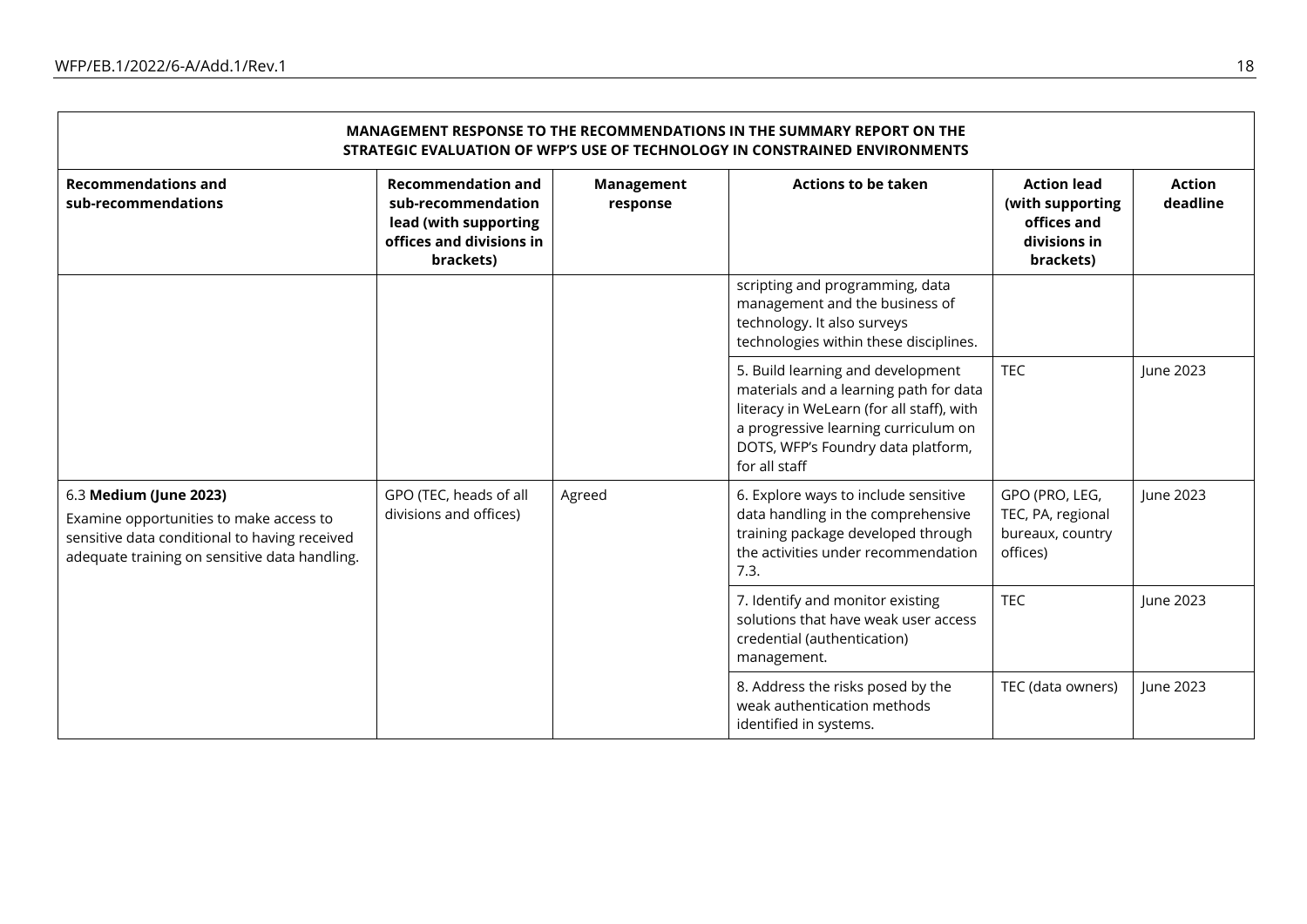| MANAGEMENT RESPONSE TO THE RECOMMENDATIONS IN THE SUMMARY REPORT ON THE<br>STRATEGIC EVALUATION OF WFP'S USE OF TECHNOLOGY IN CONSTRAINED ENVIRONMENTS                                                                                                                                                                           |                                                                                                                   |                               |                                                                                                                                                                                                                                                                              |                                                                                    |                           |  |
|----------------------------------------------------------------------------------------------------------------------------------------------------------------------------------------------------------------------------------------------------------------------------------------------------------------------------------|-------------------------------------------------------------------------------------------------------------------|-------------------------------|------------------------------------------------------------------------------------------------------------------------------------------------------------------------------------------------------------------------------------------------------------------------------|------------------------------------------------------------------------------------|---------------------------|--|
| <b>Recommendations and</b><br>sub-recommendations                                                                                                                                                                                                                                                                                | <b>Recommendation and</b><br>sub-recommendation<br>lead (with supporting<br>offices and divisions in<br>brackets) | <b>Management</b><br>response | <b>Actions to be taken</b>                                                                                                                                                                                                                                                   | <b>Action lead</b><br>(with supporting<br>offices and<br>divisions in<br>brackets) | <b>Action</b><br>deadline |  |
| 6.4 Medium (June 2023)<br>Consider digital technology implementation to<br>be a behaviour change effort that requires a<br>change management strategy beyond training<br>to ensure sustainable adoption and<br>compliance.                                                                                                       | TEC (DBTC, PD DAB, INK,<br>heads of all divisions<br>and offices)                                                 | Agreed.                       | 9. Include in the digital road maps<br>change and knowledge management<br>components that define handover<br>and exit strategies, communication<br>and socialization initiatives, and<br>impact assessment (please see also<br>responses to recommendations 1.2<br>and 1.3). | TEC (DBTC, all<br>solution owners or<br>country offices)                           | June 2023                 |  |
| <b>Priority: High/medium</b>                                                                                                                                                                                                                                                                                                     |                                                                                                                   |                               |                                                                                                                                                                                                                                                                              |                                                                                    |                           |  |
| <b>Overall deadline: June 2023</b>                                                                                                                                                                                                                                                                                               |                                                                                                                   |                               |                                                                                                                                                                                                                                                                              |                                                                                    |                           |  |
| 7. Partnerships                                                                                                                                                                                                                                                                                                                  |                                                                                                                   |                               |                                                                                                                                                                                                                                                                              |                                                                                    |                           |  |
| Invest in developing and supporting<br>successful technological partnerships in and<br>for operations in constrained environments,<br>focused but not limited to local partners,<br>considering mutual benefits as a key principle<br>for sustainability and including efforts to<br>improve and sustain access to the Internet. |                                                                                                                   |                               |                                                                                                                                                                                                                                                                              |                                                                                    |                           |  |
| 7.1 Medium (June 2023)                                                                                                                                                                                                                                                                                                           | TEC (INK, PD)                                                                                                     | Agreed.                       | 1. This recommendation is addressed                                                                                                                                                                                                                                          | <b>TEC</b>                                                                         | December 2023             |  |
| Refine and implement guiding principles that<br>include consultation and local relevance and<br>sustainability as key factors in the selection,<br>development and use of technology, including<br>potential support for and partnerships with<br>local innovators.                                                              |                                                                                                                   |                               | through implementation of<br>recommendations 1.2 and 4.1                                                                                                                                                                                                                     |                                                                                    |                           |  |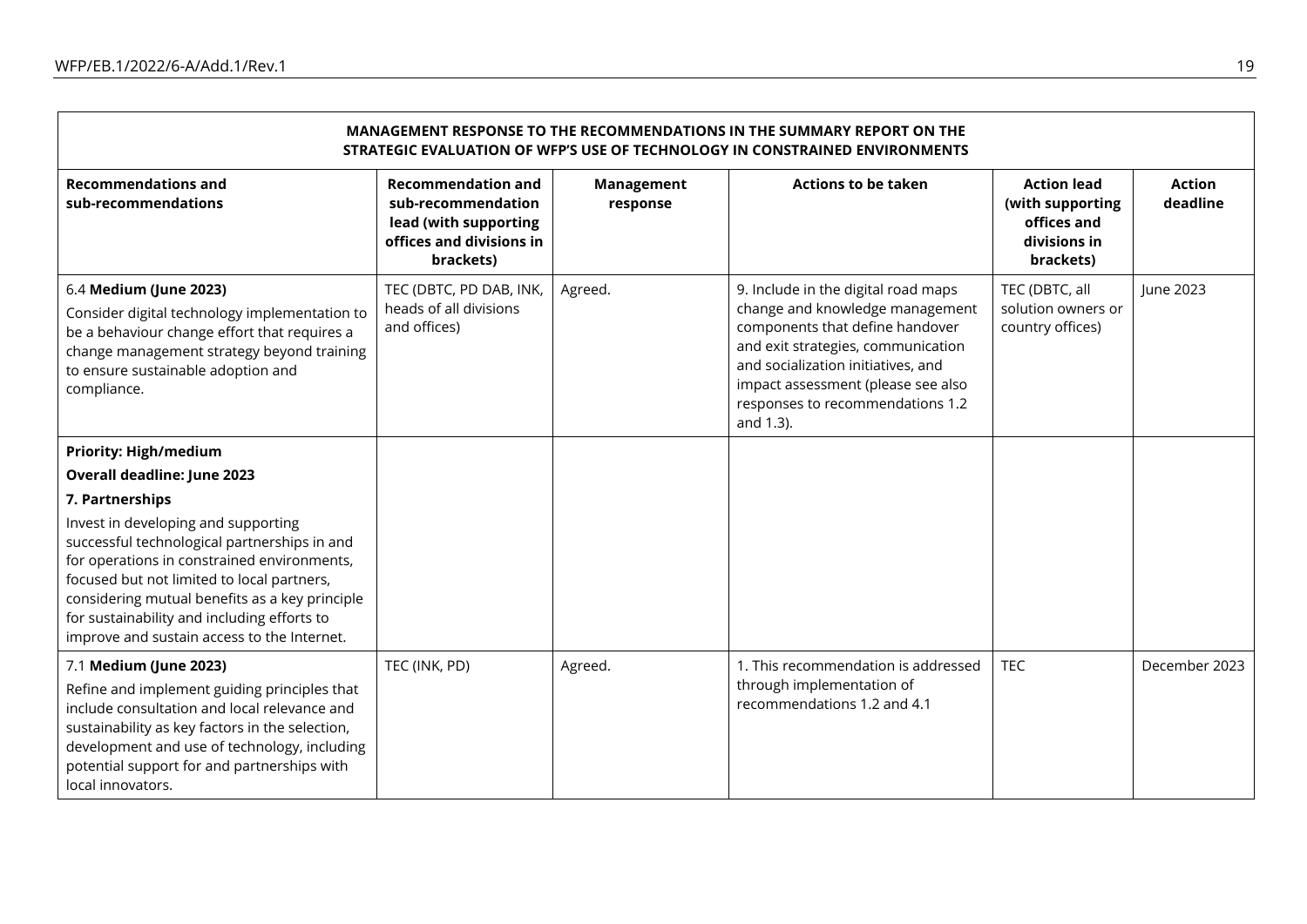| MANAGEMENT RESPONSE TO THE RECOMMENDATIONS IN THE SUMMARY REPORT ON THE<br>STRATEGIC EVALUATION OF WFP'S USE OF TECHNOLOGY IN CONSTRAINED ENVIRONMENTS                                                                                               |                                                                                                                   |                               |                                                                                                                                                                                  |                                                                                    |                           |  |
|------------------------------------------------------------------------------------------------------------------------------------------------------------------------------------------------------------------------------------------------------|-------------------------------------------------------------------------------------------------------------------|-------------------------------|----------------------------------------------------------------------------------------------------------------------------------------------------------------------------------|------------------------------------------------------------------------------------|---------------------------|--|
| <b>Recommendations and</b><br>sub-recommendations                                                                                                                                                                                                    | <b>Recommendation and</b><br>sub-recommendation<br>lead (with supporting<br>offices and divisions in<br>brackets) | <b>Management</b><br>response | <b>Actions to be taken</b>                                                                                                                                                       | <b>Action lead</b><br>(with supporting<br>offices and<br>divisions in<br>brackets) | <b>Action</b><br>deadline |  |
| 7.2 Medium (June 2023)<br>Support digital capacity development for<br>implementing partners, for example through<br>dedicated support staff and appropriate and<br>accessible training modules on a<br>cooperating-partner-facing training platform. | TEC (HR)                                                                                                          | Agreed.                       | 2. Provide guidance on the<br>assessment of digital capability<br>requirements for implementing<br>partners when introducing new<br>technology solutions or digital<br>services. | TEC (NGO<br>Partnerships Unit,<br>PRO)                                             | June 2023                 |  |
|                                                                                                                                                                                                                                                      |                                                                                                                   |                               | 3. Continue to provide training on<br>matters such as ICT emergency<br>preparedness to humanitarian<br>partners through the Emergency<br>Telecommunication Cluster.              | <b>TEC</b>                                                                         | June 2023                 |  |
|                                                                                                                                                                                                                                                      |                                                                                                                   |                               | 4. Upon request, provide<br>humanitarian partners connectivity to<br>the Internet in sudden onset<br>emergencies (constrained<br>environments).                                  | <b>TEC</b>                                                                         | June 2023                 |  |
| 7.3 Medium (June 2023)<br>Enhance procedures and capacities for<br>increasing personal data protection when<br>working with various stakeholders, including<br>through contract templates, guidance<br>material and training and capacity building.  | GPO (PRO, LEG, TEC, PD,<br>PA, regional bureaux,<br>country offices)                                              | Agreed.                       | 5. Develop contract templates that<br>include data protection capacities and<br>procedures when working with<br>various stakeholders.                                            | GPO, LEG                                                                           | June 2023                 |  |
|                                                                                                                                                                                                                                                      |                                                                                                                   |                               | 6. Develop awareness raising and<br>training materials on the contract<br>templates and roll the templates out<br>across WFP.                                                    | GPO (PRO, LEG,<br>TEC, PA, regional<br>bureaux, country<br>offices)                | June 2023                 |  |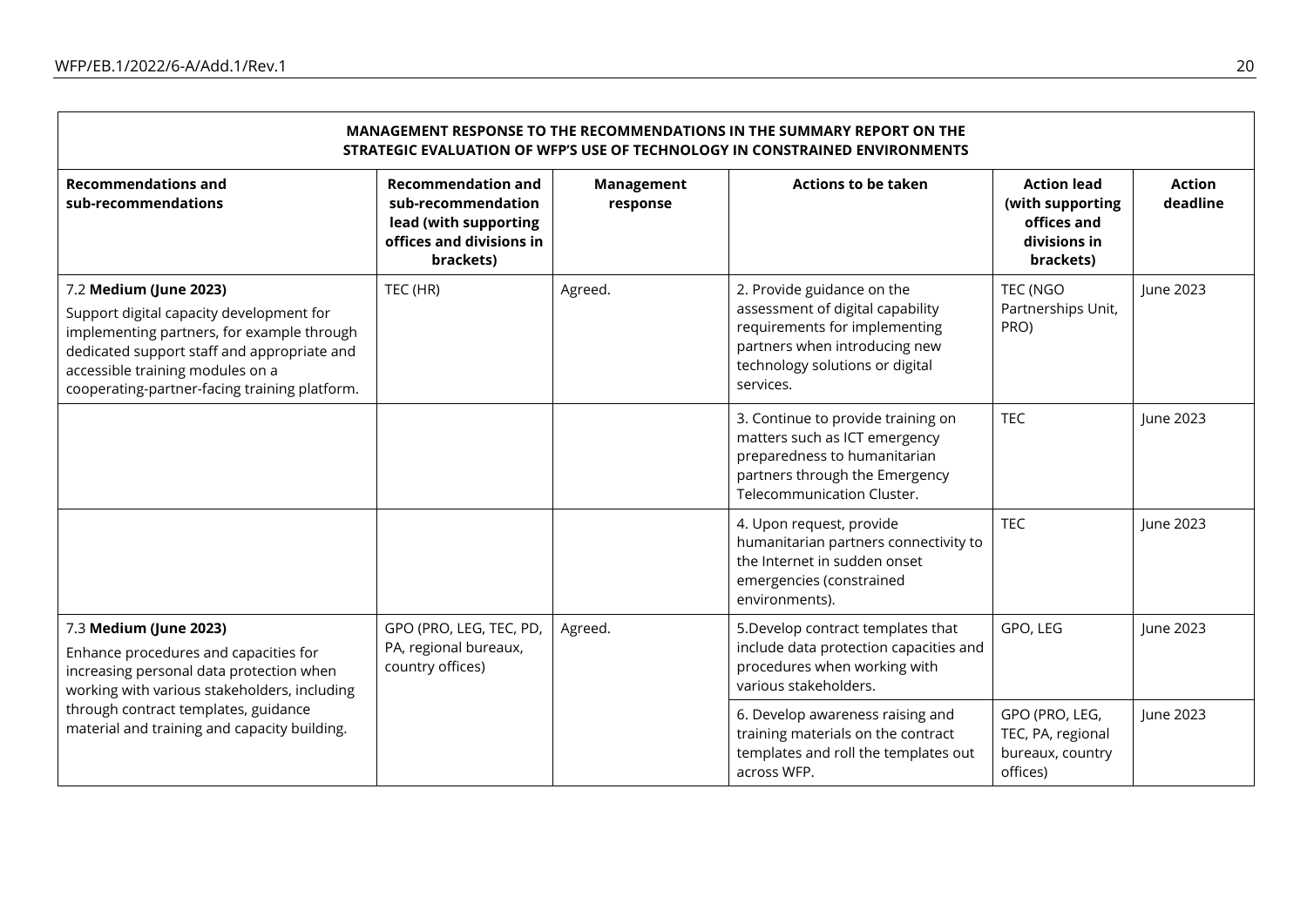| MANAGEMENT RESPONSE TO THE RECOMMENDATIONS IN THE SUMMARY REPORT ON THE<br>STRATEGIC EVALUATION OF WFP'S USE OF TECHNOLOGY IN CONSTRAINED ENVIRONMENTS                                                                                                                                                                                                                                                                                                             |                                                                                                                   |                               |                                                                                                                                                                                                                                                                                                                                                                                      |                                                                                    |                           |  |
|--------------------------------------------------------------------------------------------------------------------------------------------------------------------------------------------------------------------------------------------------------------------------------------------------------------------------------------------------------------------------------------------------------------------------------------------------------------------|-------------------------------------------------------------------------------------------------------------------|-------------------------------|--------------------------------------------------------------------------------------------------------------------------------------------------------------------------------------------------------------------------------------------------------------------------------------------------------------------------------------------------------------------------------------|------------------------------------------------------------------------------------|---------------------------|--|
| <b>Recommendations and</b><br>sub-recommendations                                                                                                                                                                                                                                                                                                                                                                                                                  | <b>Recommendation and</b><br>sub-recommendation<br>lead (with supporting<br>offices and divisions in<br>brackets) | <b>Management</b><br>response | <b>Actions to be taken</b>                                                                                                                                                                                                                                                                                                                                                           | <b>Action lead</b><br>(with supporting<br>offices and<br>divisions in<br>brackets) | <b>Action</b><br>deadline |  |
|                                                                                                                                                                                                                                                                                                                                                                                                                                                                    |                                                                                                                   |                               | 7. Develop a training and awareness<br>raising programme and<br>communication materials on<br>personal data protection at various<br>levels of WFP, including engagement<br>with partners (general training,<br>management-level training, focal<br>point training, etc.)                                                                                                            | GPO (PRO, LEG,<br>TEC, PD, regional<br>bureaux, country<br>offices)                |                           |  |
| 7.4 High (June 2022)<br>Take stock of, streamline and continue to<br>raise awareness of oversight, due diligence<br>and review processes for the development of<br>partnerships with a digital technology or data<br>dimension, including with regard to the<br>vetting of partners, communication and<br>transparency and their ethical, reputational,<br>and operational implications, especially when<br>considering state, parastatal and private<br>partners. | PA (TIE, PPF, PPR, LEG,<br>INK, regional bureaux)                                                                 | Agreed.                       | 8. Ensure that strategic prospect<br>negotiations and ongoing<br>partnerships maintain alignment with<br>organizational needs by providing<br>guidance on partnership<br>development activities and<br>undertaking periodic reviews of<br>existing relationships, including<br>assessments of the risks and benefits<br>of partnership opportunities at the<br>implementation level. | TIE, PPF (TEC,<br>DBTC)                                                            | June 2022                 |  |
|                                                                                                                                                                                                                                                                                                                                                                                                                                                                    |                                                                                                                   |                               | 9. Establish WFP-wide standards and<br>a process for technical and<br>operational data protection and<br>ethical review of technology<br>partnerships with state, para-statal<br>and private sector entities.                                                                                                                                                                        | PA/PPR (DBTC,<br>TEC, PPF, PPR,<br>Procurement<br>Division (SCOP),<br>PRO, LEG))   | December 2022             |  |
|                                                                                                                                                                                                                                                                                                                                                                                                                                                                    |                                                                                                                   |                               | 10. Train private sector partnership<br>officers on applicable due diligence<br>processes.                                                                                                                                                                                                                                                                                           | PPF (LEG, TEC)                                                                     | Ongoing                   |  |